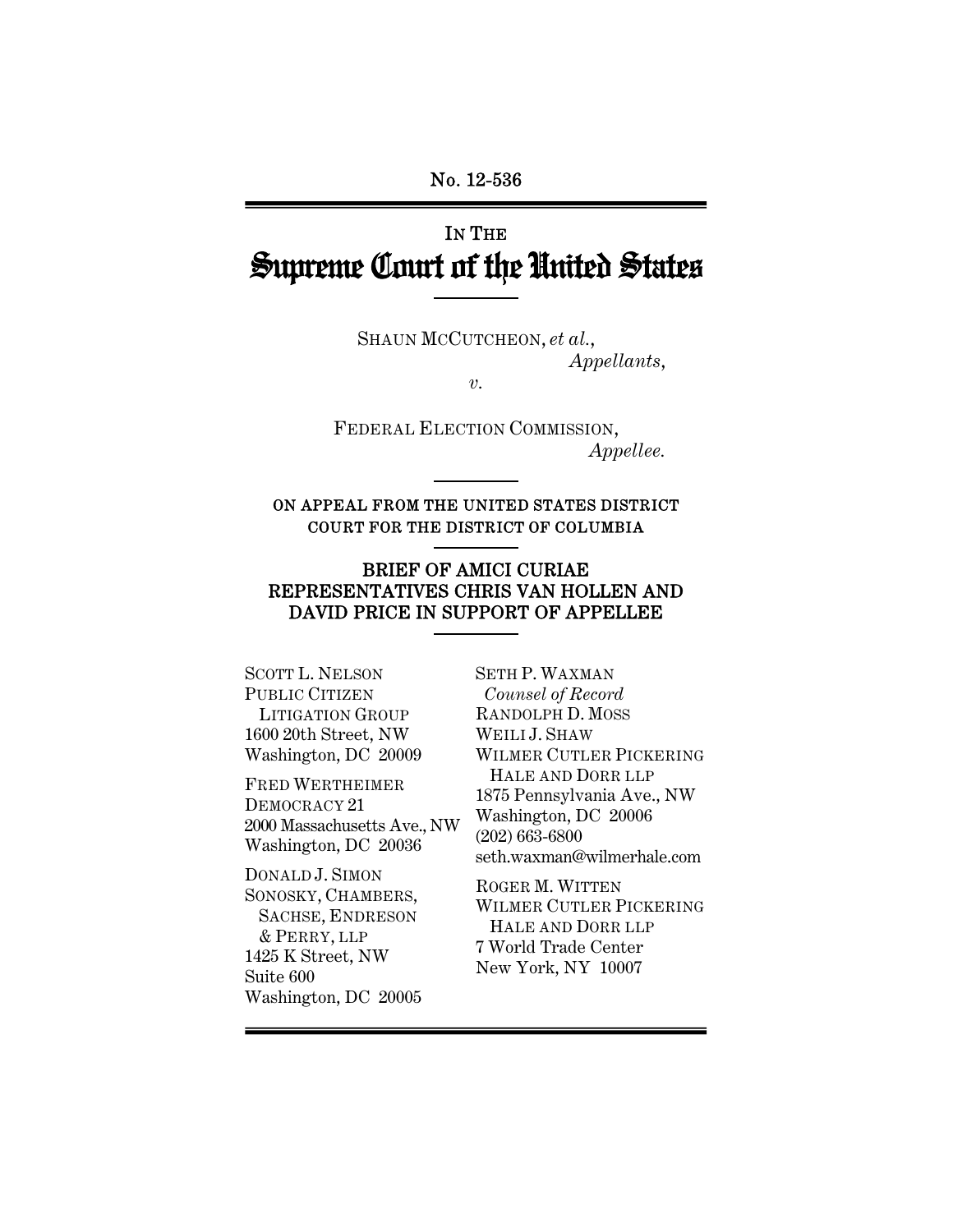## TABLE OF CONTENTS

ii

| INTRODUCTION AND SUMMARY OF AR-                                                                                                                                                               |  |
|-----------------------------------------------------------------------------------------------------------------------------------------------------------------------------------------------|--|
|                                                                                                                                                                                               |  |
| THE AGGREGATE CONTRIBUTION LIMITS<br>L<br>AT ISSUE IN THIS CASE ARE JUST THAT-<br>CONTRIBUTION LIMITS-AND MUST BE                                                                             |  |
| II. THE AGGREGATE CONTRIBUTION LIMITS<br>ARE CLOSELY DRAWN TO COUNTER REAL                                                                                                                    |  |
| A. This Court Has Consistently Recog-<br>nized That Contribution Limits Serve<br>The Important Interests Of Preventing<br>Corruption, The Appearance Of Cor-<br>ruption, And Circumvention 11 |  |
| B. Aggregate Contribution Limits Pre-<br>vent Fundraising Practices That Carry<br>Inherent Risks Of Corruption And Cir-                                                                       |  |
|                                                                                                                                                                                               |  |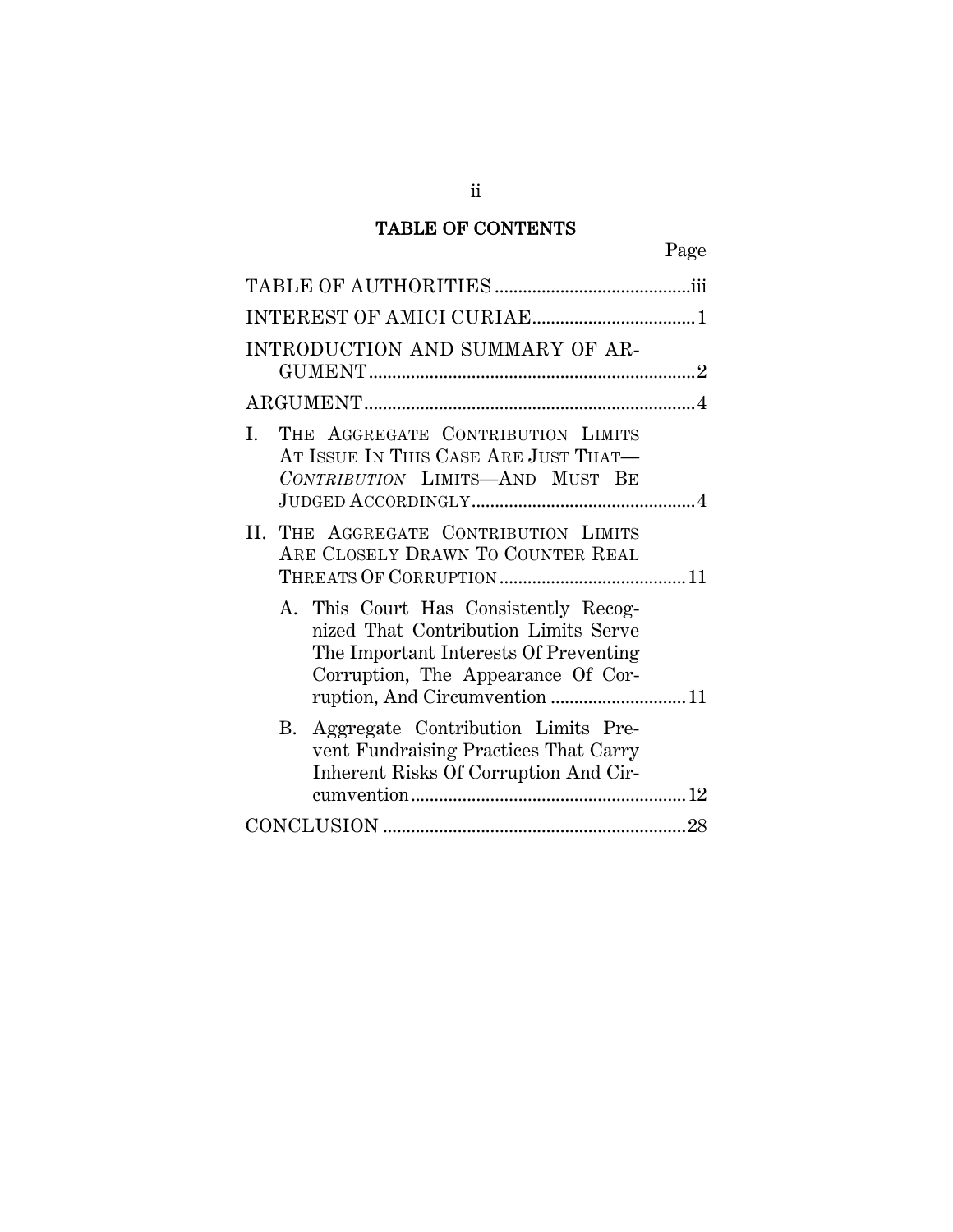## TABLE OF AUTHORITIES

## CASES

Page(s)

| Arizona Free Enterprise Club's Freedom Club<br>PAC v. Bennett, 131 S. Ct. 2806 (2011)  4 |
|------------------------------------------------------------------------------------------|
|                                                                                          |
| California Democratic Party v. Jones, 530 U.S.                                           |
| California Medical Ass'n v. FEC, 453 U.S. 182                                            |
| Citizens United v. FEC, 558 U.S. 310 (2010)  passim                                      |
| Colorado Republican Federal Campaign<br>Committee v. FEC, 518 U.S. 604 (1996)20          |
| FEC v. Beaumont, 539 U.S. 146 (2003)3, 4, 7, 9, 10                                       |
| FEC v. Colorado Republican Federal Cam-<br>paign Committee, 533 U.S. 431                 |
| FEC v. Wisconsin Right to Life, Inc., 551 U.S.                                           |
| Green Party of Connecticut v. Garfield, 616                                              |
| McConnell v. FEC, 540 U.S. 93 (2003) passim                                              |
| Nixon v. Shrink Missouri Government PAC,                                                 |
| Ognibene v. Parkes, 671 F.3d 174 (2d Cir. 2011) 9                                        |
| <i>Preston v. Leake,</i> 660 F.3d 726 (4th Cir. 2011) 10                                 |
| Randall v. Sorrell, 548 U.S. 230 (2006) 5, 7, 26                                         |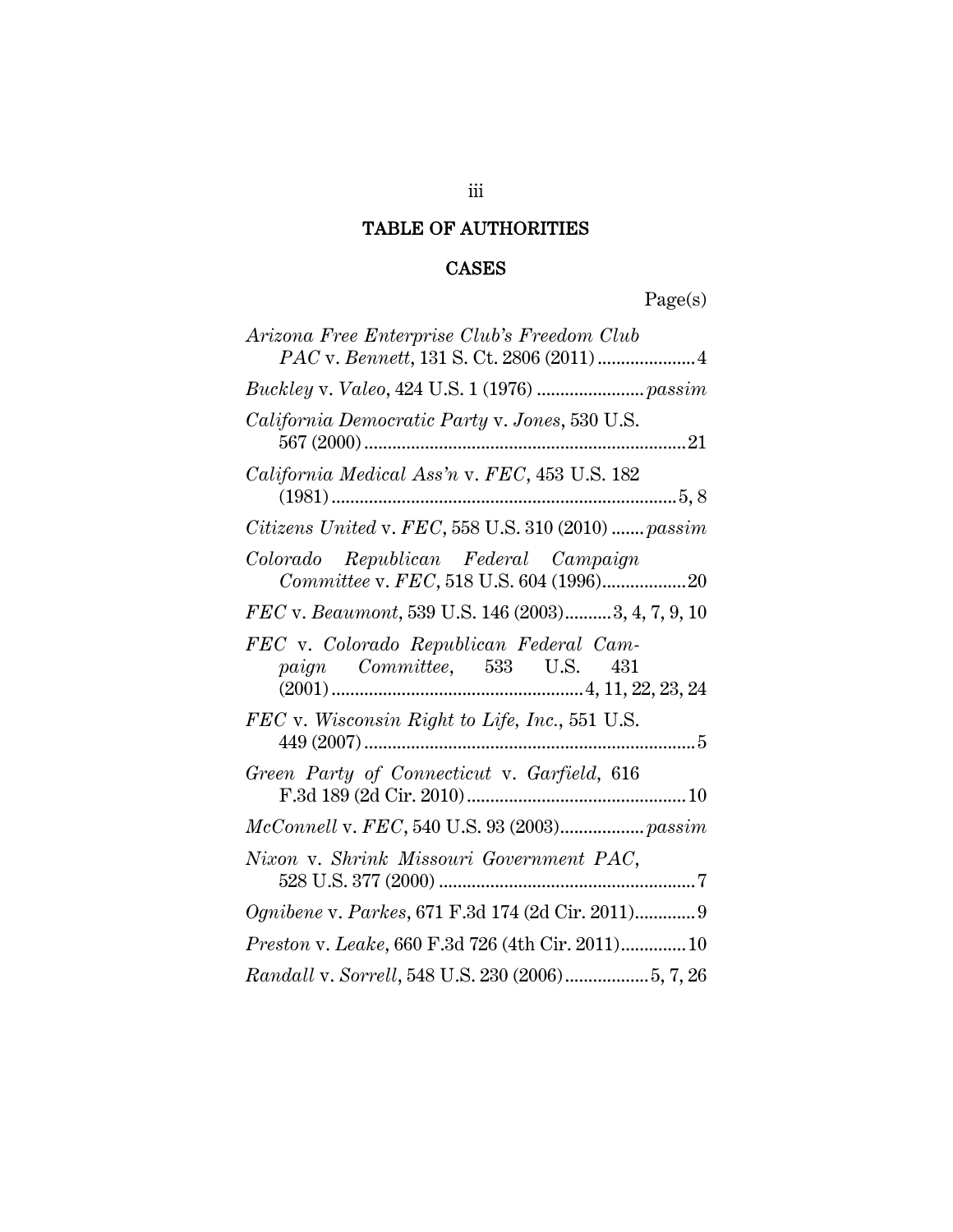#### TABLE OF AUTHORITIES—Continued

| )<br>agets |
|------------|
|------------|

| Republican National Committee v. FEC, 130      |  |
|------------------------------------------------|--|
| Republican National Committee v. FEC, 698      |  |
| Tashjian v. Republican Party of Connecticut,   |  |
| United States v. Danielczyk, 683 F.3d 611 (4th |  |

## STATUTES AND REGULATIONS

#### 2 U.S.C.

| Federal Election Campaign Act of 1971, 2     |  |
|----------------------------------------------|--|
| Bipartisan Campaign Reform Act of 2002, Pub. |  |
|                                              |  |

#### OTHER AUTHORITIES

Center for Responsive Politics, *McCutcheon vs FEC*, http://www.opensecrets.org/overview/ mccutcheon.php (last visited July 24, 2013)............ 16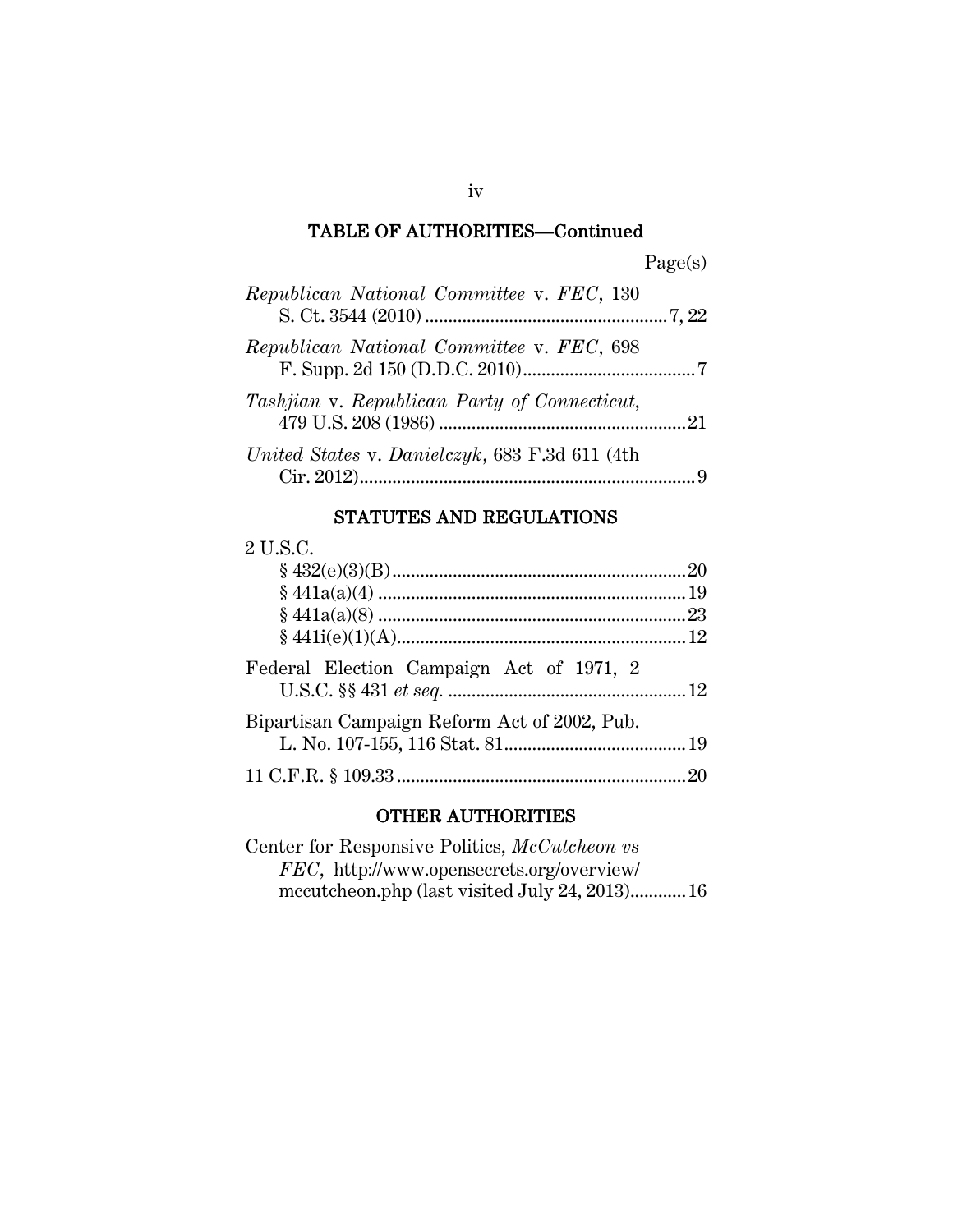## TABLE OF AUTHORITIES—Continued

Page(s)

| Brudnick, Ida A., Congressional Research Ser-<br>vice, Congressional Salaries and Allow-<br>ances (2013), available at http://www.<br>senate.gov/CRSReports/crs-pub-lish.cfm?<br>pid='0E%2C*PL%5B%3D%23P%20%20%0A 25 |
|----------------------------------------------------------------------------------------------------------------------------------------------------------------------------------------------------------------------|
| FEC, 2013 Coordinated Party Expenditure<br>Limits, http://www.fec.gov/info/charts_<br>441ad_2013.shtml (last visited July 24,<br>20                                                                                  |
| FEC, 2012 Coordinated Party Expenditure<br>Limits, http://www.fec.gov/info/charts_<br>441ad_2012.shtml (last visited July 24,<br>20                                                                                  |
| Knott, Alex, Politicians Create Record Num-<br>ber of Joint Fundraising Committees, Roll<br>Call (Sept. 17, 2010), http://www.rollcall.                                                                              |
| Team Boehner, Contribute, https://www.<br>geticontribute.com/teamboehner (last vis-                                                                                                                                  |
| U.S. Census Bureau, State & County Quick-<br>Facts, http://quickfacts.census.gov/qfd/<br>states/00000.html (last visited July 25,<br>25                                                                              |

v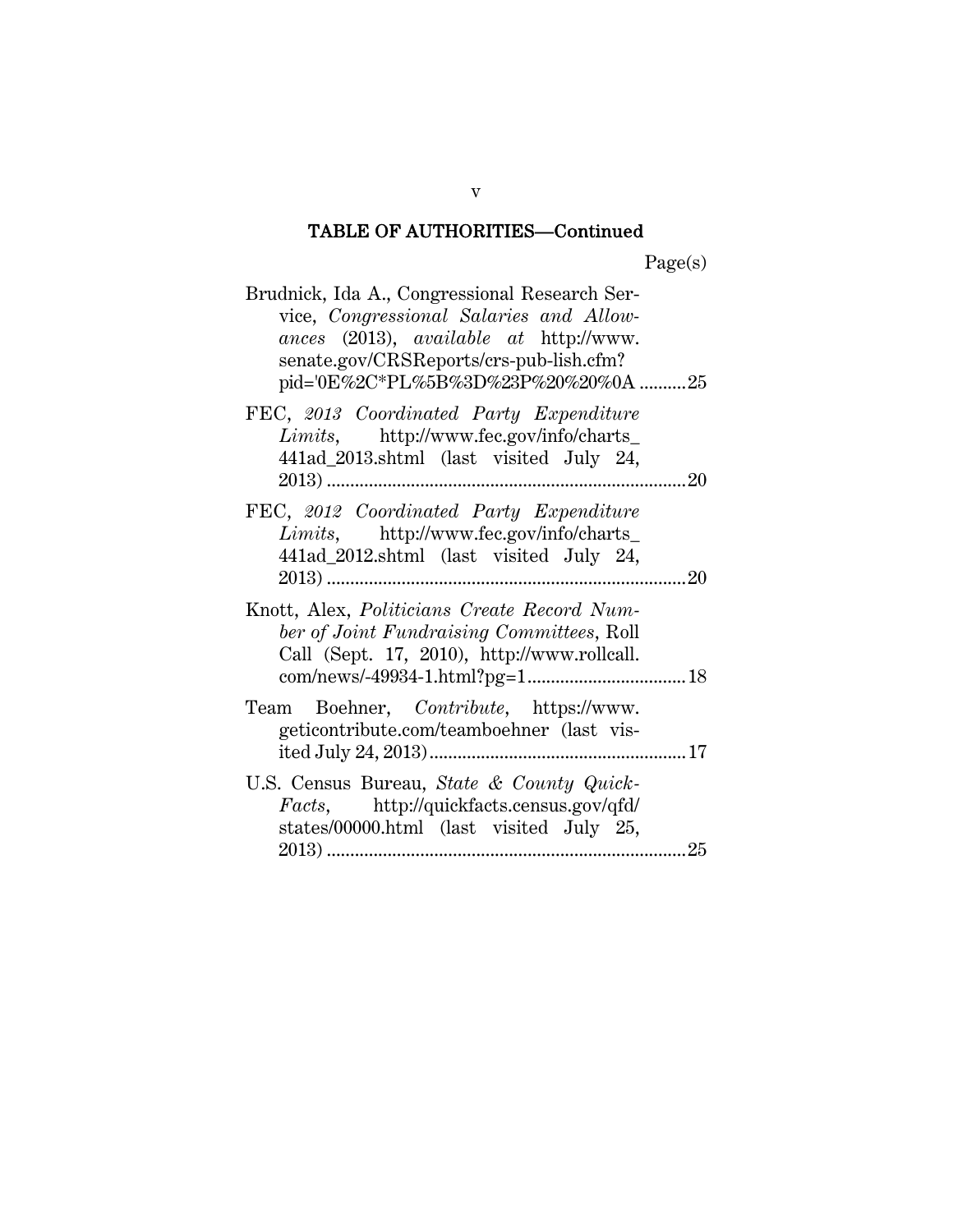#### INTEREST OF AMICI CURIAE<sup>1</sup>

Chris Van Hollen is the United States Representative for the Eighth Congressional District of the State of Maryland and the ranking Democrat on the House Budget Committee. From 2007 to 2011, Representative Van Hollen also served as Chairman of the Democratic Congressional Campaign Committee.

David Price is the United States Representative for the Fourth Congressional District of the State of North Carolina. He serves on the House Appropriations Committee and is the ranking Democrat on the Homeland Security Appropriations Subcommittee.

As federal officeholders, candidates, and leaders of their political party, amici are directly affected by the aggregate contribution limits at issue in this case. Amici believe strongly in the necessity of recognizing the crucial role that political parties play in our system of democratic representative government. At the same time, they recognize the critical importance of limits on contributions to political parties and candidates in preserving our system against the reality and appearance of corruption. Aggregate limits on contributions are essential to achieving the latter goal while fully accommodating the former. Amici submit this brief because they believe that their perspective may be of assistance to the Court as it considers the issues in this case.

<sup>1</sup>  $1$  Written consents to the filing of this amicus brief have been filed with the Clerk of the Court. No counsel for a party authored this brief in whole or in part, and no person other than amici or their counsel made a monetary contribution to the preparation or submission of this brief.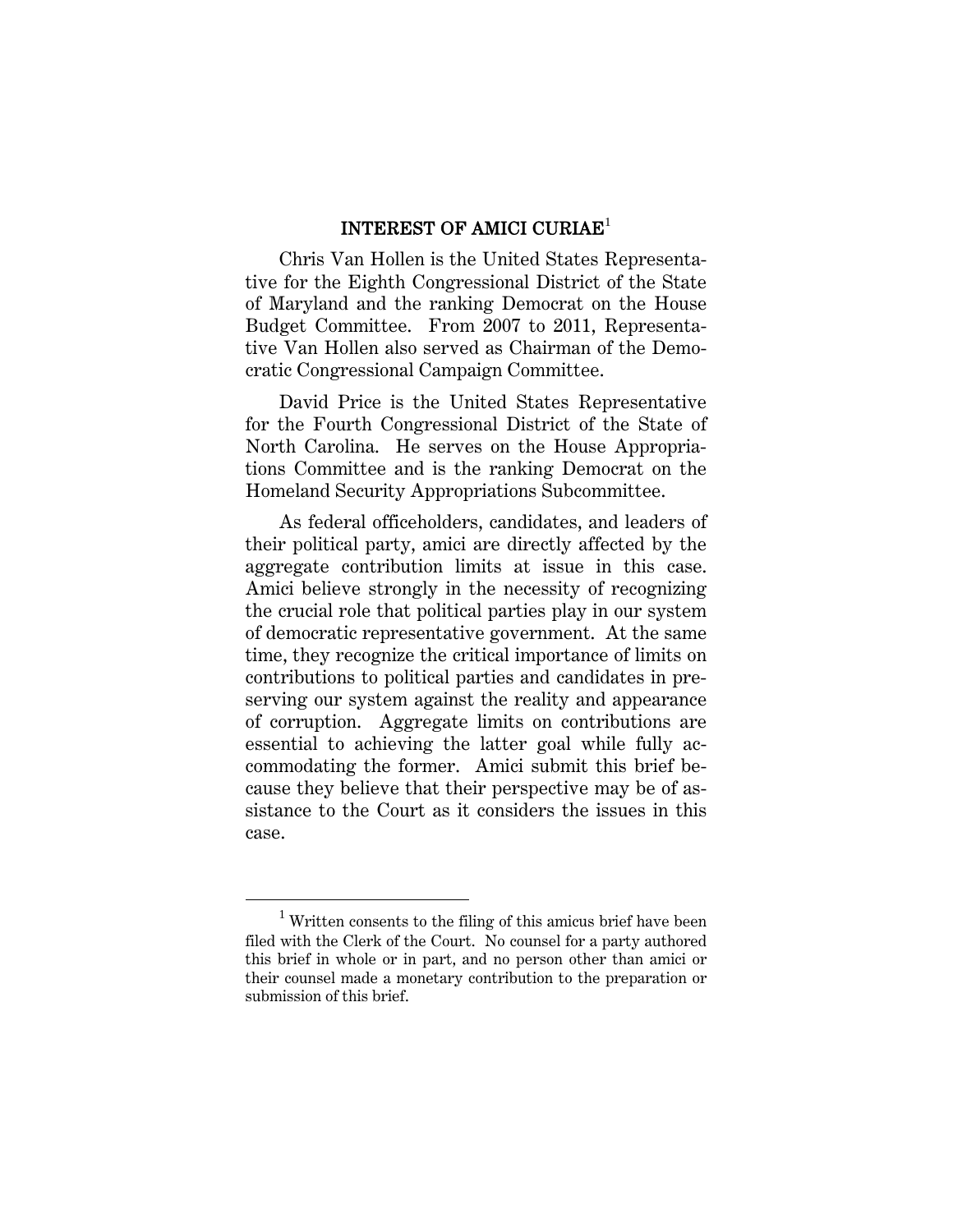#### INTRODUCTION AND SUMMARY OF ARGUMENT

This case starkly poses the question whether the competition for the massive individual contributions that would be permitted without aggregate contribution limits would threaten to create the reality or appearance of corruption. This Court's decisions leave no doubt that the answer is yes. Striking down these limits would create obvious possibilities for even the most blatant forms of corruption: solicitations for hundreds of thousands or millions of dollars, creating the opportunity for transactions exchanging contributions for anticipated political favors from officeholders. While there may be disagreement about the precise boundaries of corruption and its appearance, it has long been settled that such arrangements, at least, fall within its core.

Unlike expenditure limits, contribution limits impose "only a marginal restriction upon the contributor's ability to" communicate, and are thus subject to a less demanding standard of review. *Buckley* v. *Valeo*, 424 U.S. 1, 20 (1976) (per curiam). Here, the aggregate contribution limits that Congress enacted serve the important interest in curtailing actual and apparent corruption. Absent those limits, extremely large contributions to party committees and affiliated candidates would directly threaten to foster the reality or appearance of corrupt arrangements resulting in officeholders beholden to their large financial backers.

In particular, elimination of aggregate limits would allow candidates and officeholders to use joint fundraising committees to solicit six- and seven-figure donations from single donors. Regardless of the use to which the contributions were ultimately put, such transactions would create the opportunity for, and the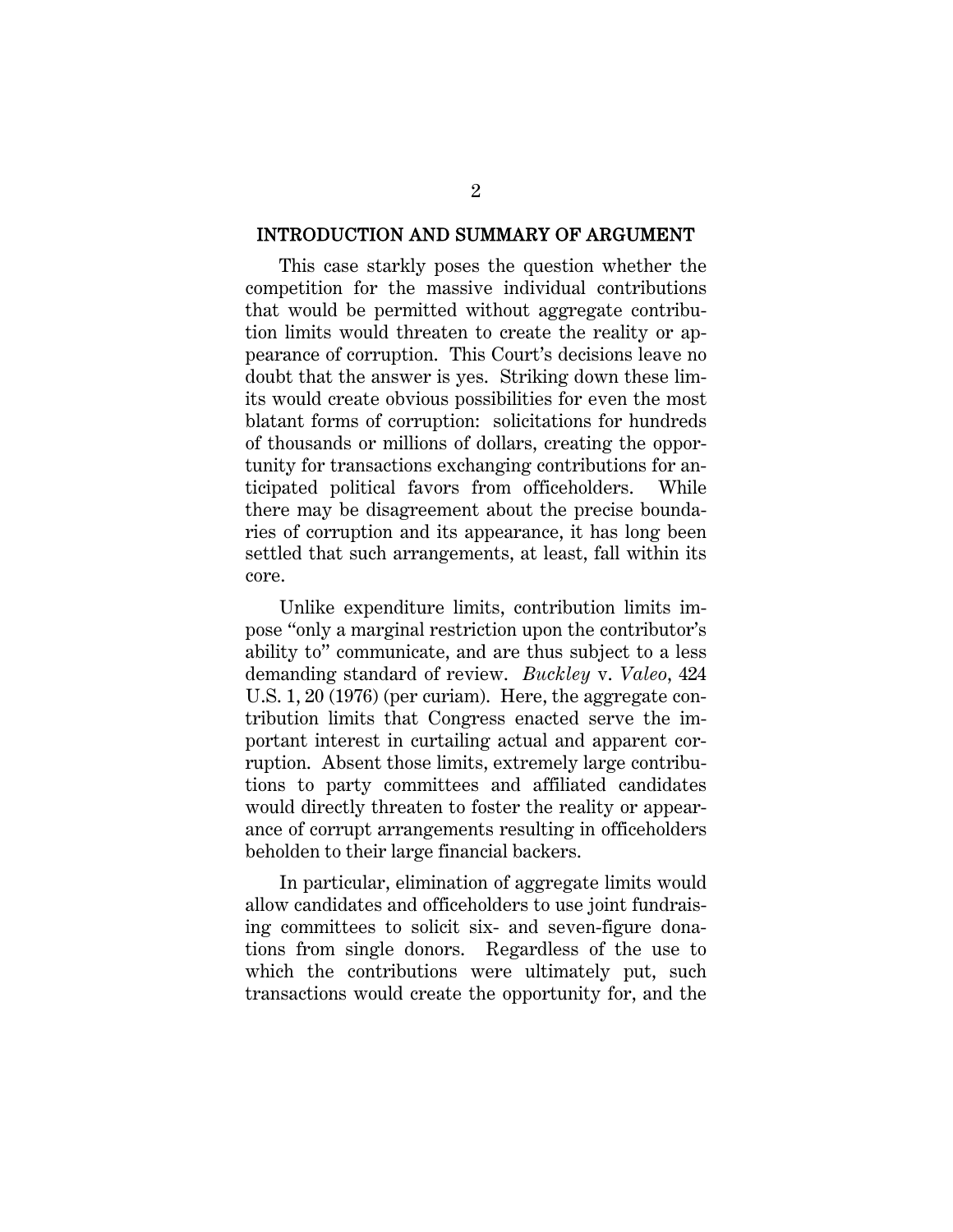appearance of, the most blatant forms of quid quo pro corruption.

Large donations to parties and affiliated candidates, moreover, benefit candidates in ways likely to foster corruption directly as well as through the circumvention of the base candidate contribution limits that are the most fundamental check on corruption. Parties and their candidates are part of a common political enterprise with shared interests. Party committees can freely transfer money among themselves and spend it in a variety of ways that directly benefit candidates. Because experience demonstrates that parties and donors find ways to target funds for particular candidates that prohibitions on "earmarking" can neither detect nor prevent, eliminating aggregate limits would enable donors to give massive donations with the expectation that they would be spent to support particular candidates. And, even when those very large donations were used to support the party more broadly, they would still have been provided in response to solicitations from the candidates and officeholders who make up the party and its leadership. Either way, such inflated donations would result in officeholders and party leaders beholden to their extraordinary financial patrons.

The important—indeed, compelling—governmental interest in preventing actual or apparent corruption provided ample basis to uphold individual and aggregate contribution limits in *Buckley*, 424 U.S. at 23-29, 38, the ban on corporate contributions in *FEC* v. *Beaumont*, 539 U.S. 146 (2003), and the soft money ban in *McConnell* v. *FEC*, 540 U.S. 93, 132-189 (2003), and it provides more than sufficient basis to uphold the aggregate contribution limits at issue here.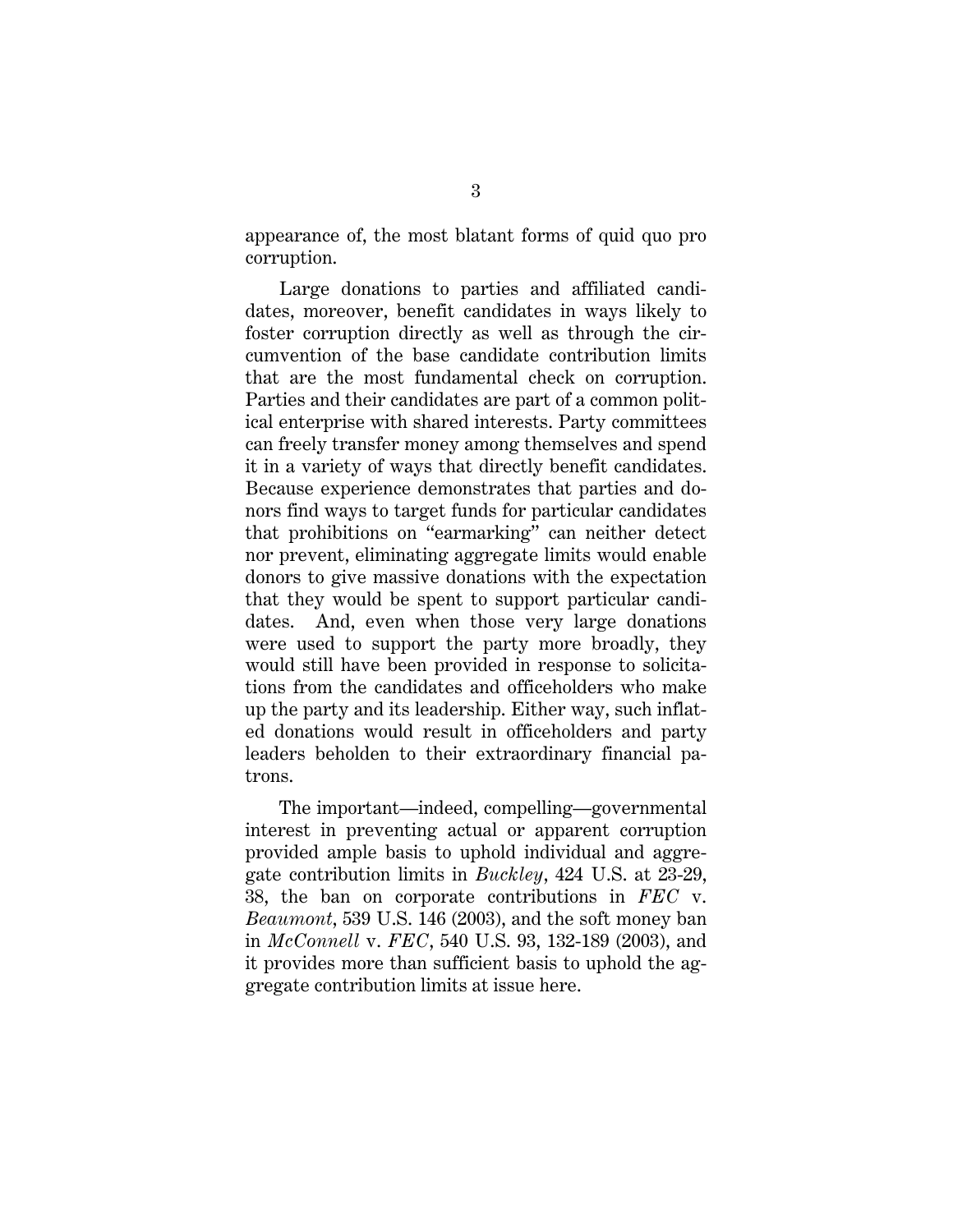#### ARGUMENT

### I. THE AGGREGATE CONTRIBUTION LIMITS AT ISSUE IN THIS CASE ARE JUST THAT—*CONTRIBUTION* LIMITS— AND MUST BE JUDGED ACCORDINGLY

A foundational principle of this Court's modern campaign finance precedent is the distinction between limits on expenditures and limits on contributions. *See, e.g.*, *Buckley* v. *Valeo*, 424 U.S. 1, 19-22 (1976) (per curiam); *McConnell* v. *FEC*, 540 U.S. 93, 120, 137 (2003), *overruled in other part by Citizens United* v. *FEC*, 558 U.S. 310 (2010). Under the approach consistently applied by this Court, contribution limits are not subject to the same strict scrutiny as expenditure limits. Instead, contribution limits are constitutional so long as they are "'closely drawn' to serve a 'sufficiently important interest.'" *Arizona Free Enter. Club's Freedom Club PAC* v. *Bennett*, 131 S. Ct. 2806, 2817 (2011). As the Court explained in *Buckley*, unlike "a limitation upon expenditures for political expression, a limitation upon the amount that any one person or group may contribute to a candidate or political committee entails only a marginal restriction upon the contributor's ability to engage in free communications." 424 U.S. at 20- 21. Accordingly, the courts have long applied a "less rigorous standard of review" to contribution limits. *McConnell*, 540 U.S. at 137.

The significance of this distinction is borne out by this Court's holdings. Although the Court has at times struck down expenditure limits, *see, e.g.*, *Citizens United*, 558 U.S. at 365-366; *Buckley*, 424 U.S. at 58-59, it has uniformly upheld federal statutory limits on contributions to candidates, political parties, and political committees, *see McConnell*, 540 U.S. at 142-185; *FEC* v. *Beaumont*, 539 U.S. 146, 149 (2003); *FEC* v. *Colora-*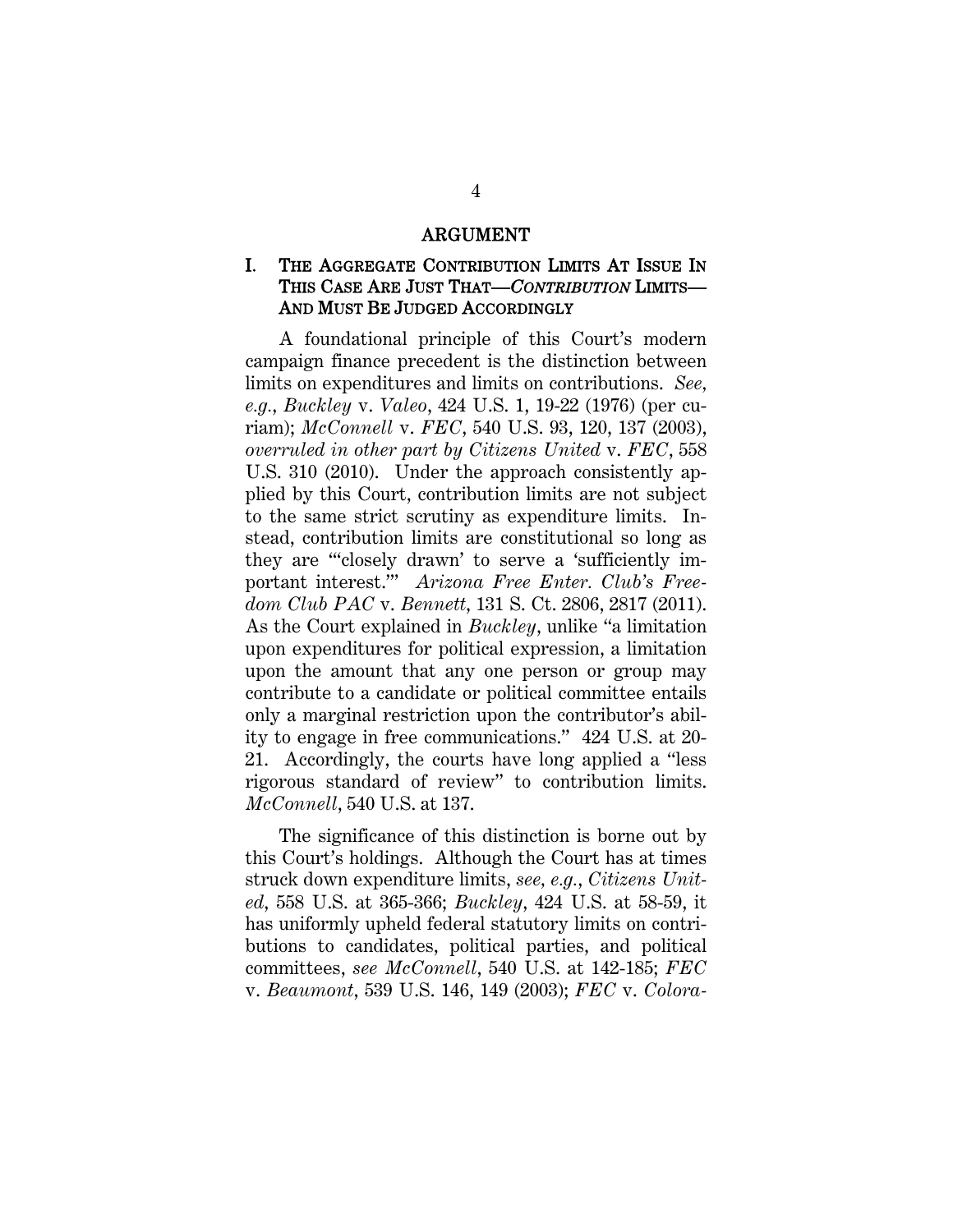*do Republican Fed. Campaign Comm.*, 533 U.S. 431, 465 (2001) (*Colorado II*); *California Med. Ass'n* v. *FEC*, 453 U.S. 182, 201 (1981); *Buckley*, 424 U.S. at 24- 36.<sup>2</sup> As this Court explained in *Citizens United*, "contribution limits, … unlike limits on independent expenditures, have been an accepted means to prevent … corruption." 558 U.S. at 359 (citation omitted).

This distinction stems from fundamental differences between the two types of restrictions. The Court has subjected expenditure limits to strict scrutiny because they are direct restrictions on speech. *See Citizens United*, 558 U.S. at 339; *see also FEC* v. *Wisconsin Right To Life, Inc.*, 551 U.S. 449, 464 (2007) (opinion of Roberts, C.J.). Thus, the Court has described limits on campaign expenditures as "direct and substantial restraints on the quantity of political speech" that "limit political expression 'at the core of our electoral process and of … First Amendment freedoms,'" *Buckley*, 424 U.S. at 39, and it has applied a correspondingly stringent standard of review.

By contrast, the Court has long emphasized that because "the transformation of contributions into political debate involves speech by someone other than the contributor," contribution limits "entail[] only a marginal restriction" on speech:

A limitation on the amount of money a person may give to a candidate or campaign organiza-

<sup>2</sup> <sup>2</sup> The *only* case in which this Court has struck down a contribution limit is *Randall* v. *Sorrell*, 548 U.S. 230 (2006), which struck down *state* contribution limits of as little as \$200 per two-year cycle on the grounds that they effectively "prevent[ed] challengers from mounting effective campaigns against incumbent officeholders." *Id.* at 249 (opinion of Breyer, J.). Appellants have raised no such concern here.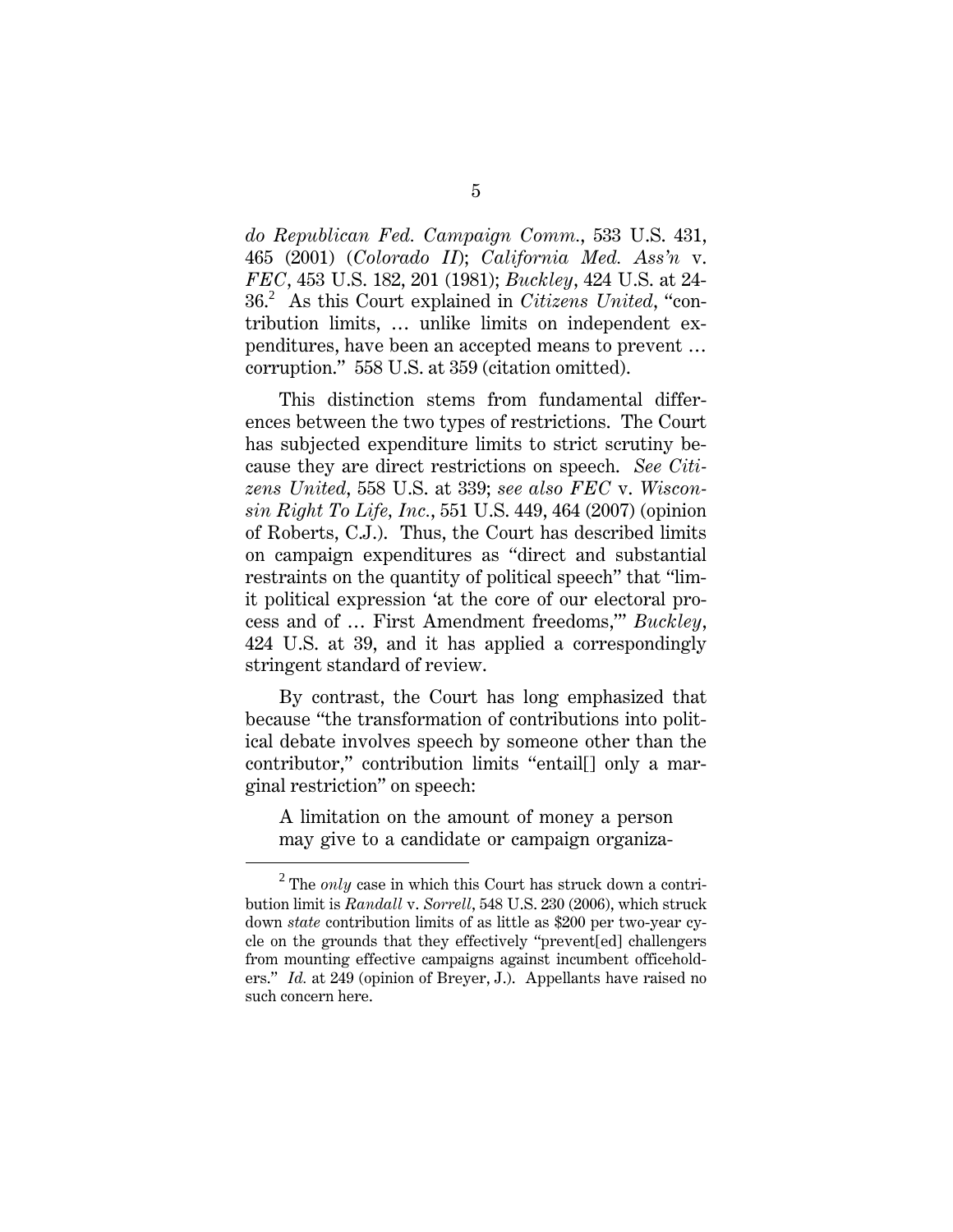tion thus involves little direct restraint on his political communication, for it permits the symbolic expression of support evidenced by a contribution but does not in any way infringe the contributor's freedom to discuss candidates and issues. While contributions may result in political expression if spent by a candidate or an association to present views to the voters, the transformation of contributions into political debate involves speech by someone other than the contributor.

*Buckley*, 424 U.S. at 20, 21. Moreover, "[t]he quantity of communication by the *contributor* does not increase perceptibly with the size of his contribution, since the expression rests solely on the undifferentiated, symbolic act of contributing." *Id.* at 21 (emphasis added). Accordingly, "contribution limits impose serious burdens on free speech *only* if they are so low as to 'preven[t] *candidates* and political committees from amassing the resources necessary for effective advocacy.'" *McConnell*, 540 U.S. at 135 (emphases added).

Contributions can also be a means of exercising associational rights because they can "serve[] to affiliate a person with a candidate." *Buckley*, 424 U.S. at 22. However, a contributor's ability to associate with a candidate or organization is not fundamentally altered based on the size of the contribution. And although contributions "enable[] like-minded persons to pool their resources in furtherance of common political goals," the burden of contribution limits is limited because they still "allow associations 'to aggregate large sums of money to promote effective advocacy.'" *McConnell*, 540 U.S. at 136. A contribution limit will thus be sustained if it is "'closely drawn' to match a 'suf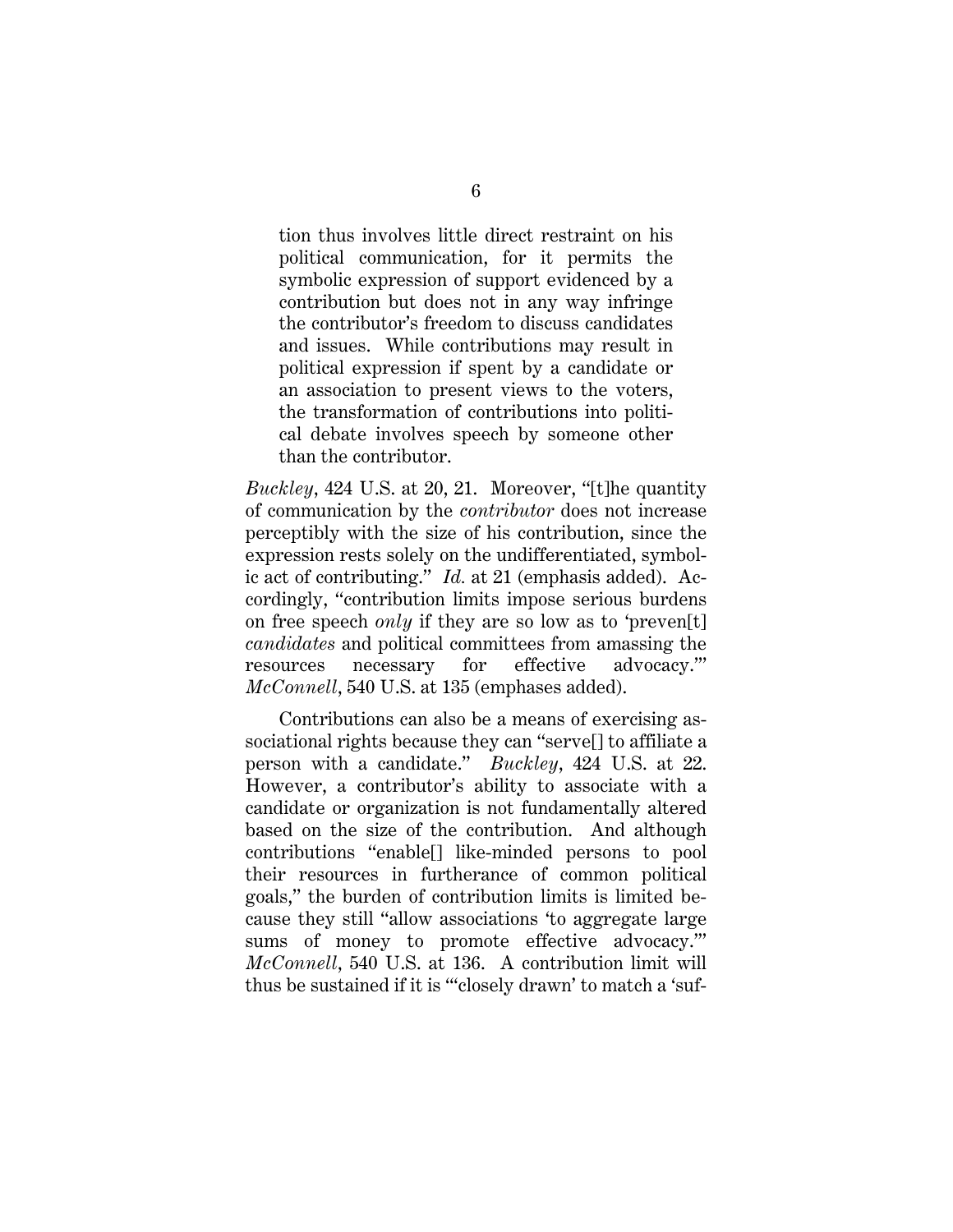ficiently important interest.'" *Beaumont*, 539 U.S. at 162 (quoting *Nixon* v. *Shrink Mo. Gov't PAC*, 528 U.S. 377, 387-388 (2000)).

The Court's opinions have consistently adhered to this understanding of contributions. Thus, in *Beaumont*, the Court reiterated that "[g]oing back to *Buckley* v. *Valeo*, restrictions on political contributions have been treated as merely 'marginal' speech restrictions subject to relatively complaisant review under the First Amendment, because contributions lie closer to the edges than to the core of political expression." 539 U.S. at 161 (citation omitted). The Court made exactly the same point in *McConnell*, again emphasizing "the limited burdens [contribution restrictions] impose on First Amendment freedoms" and "adhering to the analysis of contribution limits that the Court has consistently followed since *Buckley* was decided." 540 U.S. at 136, 137-138. In *Citizens United*, the Court again preserved what the Chief Justice referred to as "the careful line that *Buckley* drew to distinguish limits on contributions to candidates from limits on independent expenditures on speech." 558 U.S. at 379 (Roberts, C.J., concurring); *see also Randall* v. *Sorrell*, 548 U.S. 230, 246-248 (2006) (opinion of Breyer, J.) (same); *id*. at 281-282, 284-285 (Souter, J., dissenting) (same). And in *Republican National Committee* v. *FEC*, 130 S. Ct. 3544 (2010), the Court summarily affirmed the holding of a three-judge district court that limits on contributions to national, state, and local political party committees remain subject to less rigorous scrutiny than expenditure limits, and are constitutional when subjected to that scrutiny. *See Republican Nat'l Comm.* v. *FEC*, 698 F. Supp. 2d 150, 156 (D.D.C. 2010).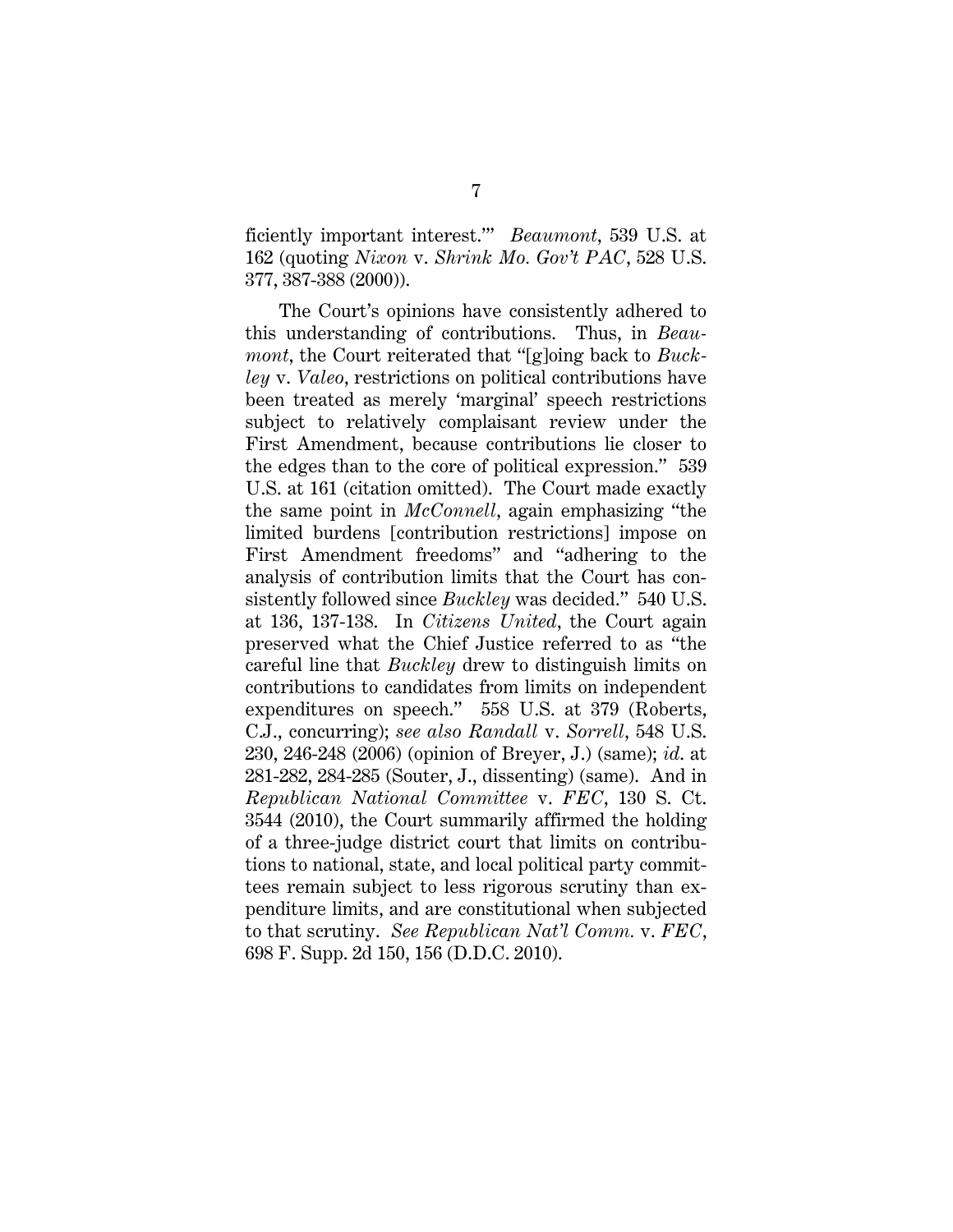As this Court recognized in *Buckley*, *aggregate* contribution limits are subject to the same level of scrutiny as base contribution limits. 424 U.S. at 38. Aggregate contribution limits implicate the same interests as do other contribution limits the Court has sustained, and there is accordingly no reason to apply a different standard of review. Indeed, because aggregate limits, if anything, operate *less* directly to affect a contributor's ability to associate with any particular candidate or committee, they also implicate First Amendment concerns less directly.

Appellants rightly do not contend that the aggregate contribution limits at issue here prevent them from directly expending money on speech, as did the expenditure limits struck down in *Buckley* and *Citizens United*. *See California Med. Ass'n*, 453 U.S. at 196 (holding that contributing funds to a political committee does not turn the committee's speech into the contributor's for First Amendment purposes). Of course, a contribution involves speech to the extent it serves as a "symbolic expression of support." *Buckley*, 424 U.S. at 21. But the aggregate limits at issue here do not prevent contributors from making that symbolic expression with respect to as many candidates as they wish. Instead, the aggregate limits affect only the *size* of such contributions, which has little significance to the speech right: As this Court has explained, the quantity of expression "does not increase perceptibly" with the amount of the contribution. *Id.* The aggregate limits at issue here therefore burden speech no differently than those upheld in this Court's previous cases.

Nor do the aggregate limits burden *association* in a different manner than other contribution limits sustained by this Court. McCutcheon concedes (at 25) that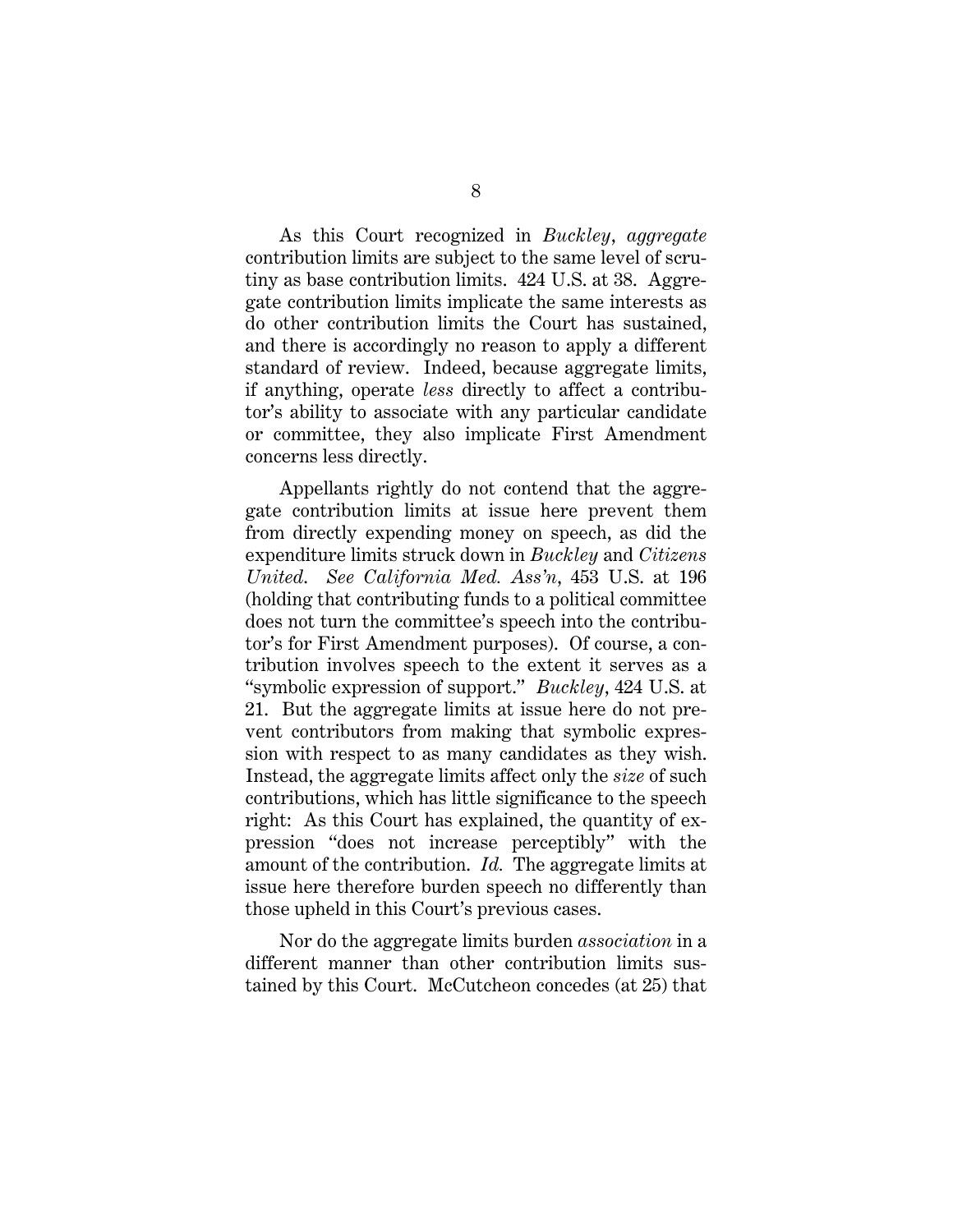aggregate limits do not directly restrict how many candidates contributors may associate with through contributions, but he protests that the aggregate limits may prevent giving the legal maximum to each candidate. But meaningful association does not require maximal support. And even if an aggregate limit imposes some theoretical outside limit on the number of candidates, parties, and political committees with whom a contributor can associate, the same was true of the \$25,000 aggregate limit at issue in *Buckley*. 424 U.S. at 38. The Court nonetheless applied the same level of scrutiny to "this quite modest restraint upon protected political activity" as to the other contribution limits it sustained. *Id.* To the extent the aggregate limits here differ from the lower limit sustained in *Buckley* in terms of the number of candidates and organizations that can be supported, and the level of support allowed, those are merely differences in degree. "Such distinctions in degree become significant only when they can be said to amount to differences in kind." *Id.* at 30.

Ultimately, the *nature* of the act of contributing and hence the interests it implicates—does not vary depending on whether it is restricted on an aggregate or per-recipient basis, and it is the nature of the activity restricted that determines the level of scrutiny. *Beaumont*, 539 U.S. at 162. In *Beaumont*, the Court upheld the longstanding statutory prohibition on corporate contributions—a prohibition far stricter than the aggregate limits at issue here. *See id*. at 149.<sup>3</sup> *Beau-*

<sup>3</sup> *Accord, e.g., United States* v. *Danielczyk*, 683 F.3d 611, 617 (4th Cir. 2012) (upholding ban on corporate contributions under the *Buckley* standard as applied in *Beaumont*), *cert. denied*, 133 S. Ct. 1459 (2013); *Ognibene* v. *Parkes,* 671 F.3d 174, 194-197 (2d Cir.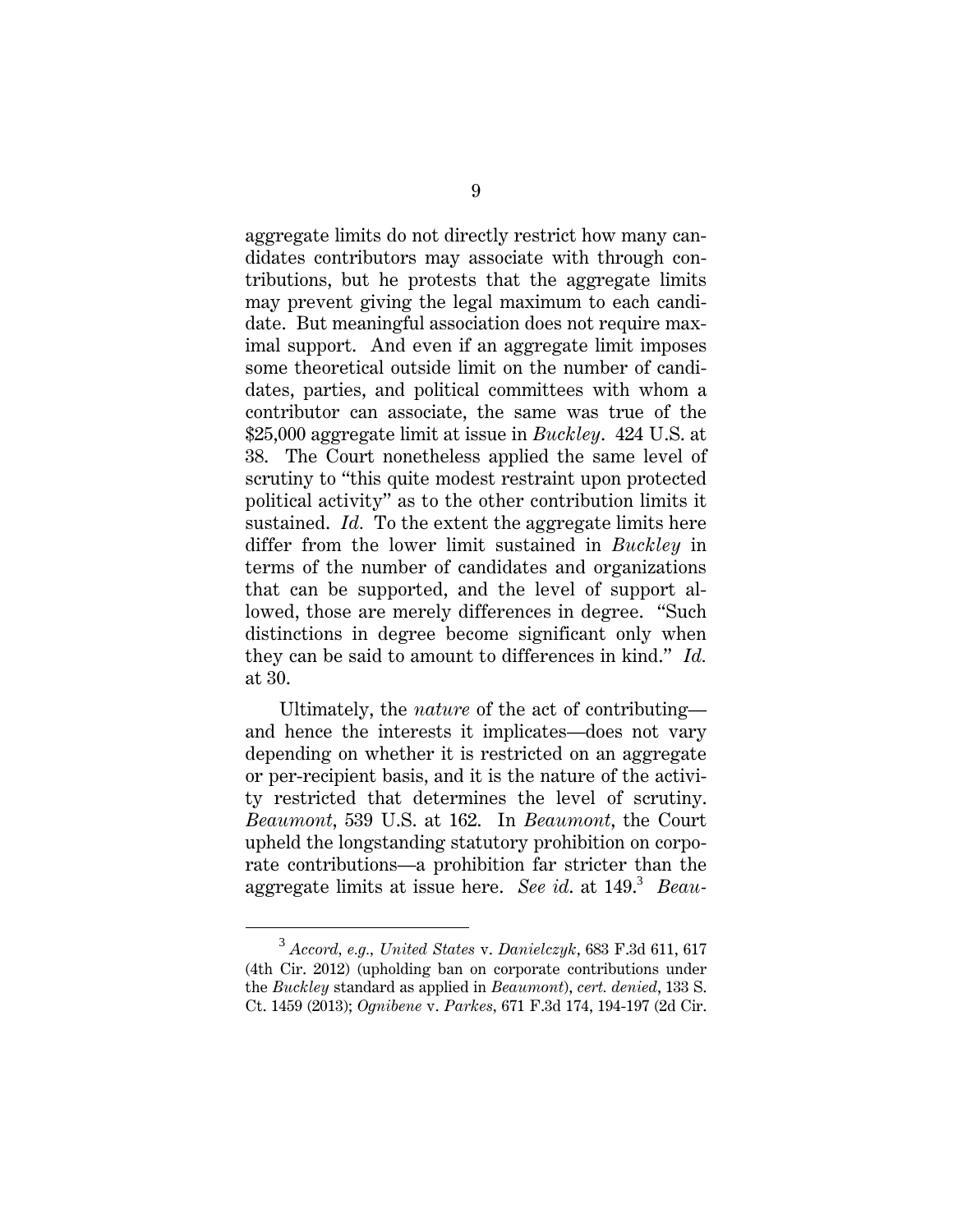*mont* held that the nature of the activity affected by the prohibition at issue in that case—contributing money to candidates, parties, and political committees was the same as the activity affected by a contribution limit and hence bore the same relationship to First Amendment interests. *Id*. at 161-162. And because, in turn, "the level of scrutiny is based on the importance of the 'political activity at issue' to effective speech or political association," *id*. at 161, the same standard of review applied to the contribution prohibition in *Beaumont* as to the contribution limits in *Buckley*.

The limits at issue here apply to activity of exactly the same nature: Aggregate contribution limits limit contributions. The First Amendment interests they affect are the same interests affected by any other limit on contributions. The constitutional standard against which they must be judged is accordingly the one applicable to contributions. *See McConnell*, 540 U.S. at 139 (declining to apply strict scrutiny because the provisions at issue did not "burden[] speech" differently from any other contribution limit).

 $\overline{a}$ 

<sup>2011) (</sup>applying *Buckley* standard to uphold ban on contributions by non-corporate entities), *cert. denied*, 133 S. Ct. 28 (2012); *Preston* v. *Leake,* 660 F.3d 726, 732-735 (4th Cir. 2011) (applying *Buckley* standard to uphold ban on contributions by lobbyists); *Green Party of Conn.* v. *Garfield*, 616 F.3d 189, 198-199 (2d Cir. 2010) (applying *Buckley* standard to bans on contributions by government contractors and lobbyists), *cert. denied*, 131 S. Ct. 3090 (2011).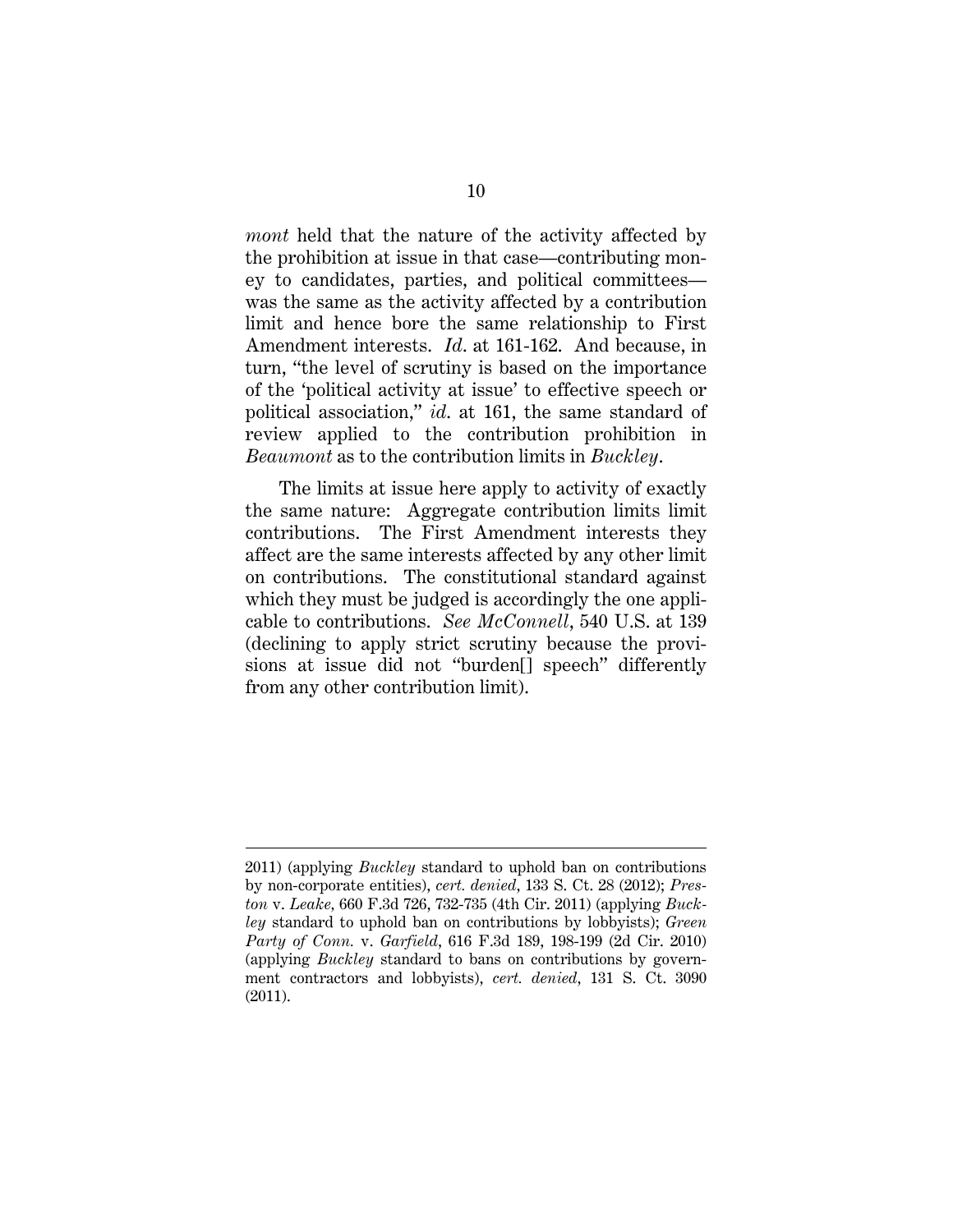#### II. THE AGGREGATE CONTRIBUTION LIMITS ARE CLOSELY DRAWN TO COUNTER REAL THREATS OF CORRUPTION

#### A. This Court Has Consistently Recognized That Contribution Limits Serve The Important Interests Of Preventing Corruption, The Appearance Of Corruption, And Circumvention

In every case in which this Court has considered federal contribution limits, it has upheld those limits because they serve an interest the Court has always deemed sufficiently important to justify campaign finance regulation: preventing corruption and the appearance of corruption. Very large political contributions create both the risk that officeholders and potential officeholders will be tempted to forsake their public duties and the opportunity for corrupt bargains. They thus threaten to foster both actual corruption and, what may be just as damaging, its appearance. *Buckley*, 424 U.S. at 26-27; *accord Citizens United*, 558 U.S. at 345, 356-357.

These justifications suffice even though corrupt bargains would otherwise be illegal, both because the difficulty of unearthing and proving their existence means that "the scope of such pernicious practices can never be reliably ascertained," *Citizens United*, 558 U.S. at 356 (quoting *Buckley*, 424 U.S. at 27), and because "public awareness of the opportunities for abuse *inherent* in a regime of large individual financial contributions" may otherwise erode "'confidence in the system of representative Government … to a disastrous extent,'" *Buckley*, 424 U.S. at 27 (emphasis added).

The government's anti-corruption interest is "sufficient to justify not only contribution limits themselves, but laws preventing the circumvention of such limits." *McConnell*, 540 U.S. at 144; *see also Colorado II*, 533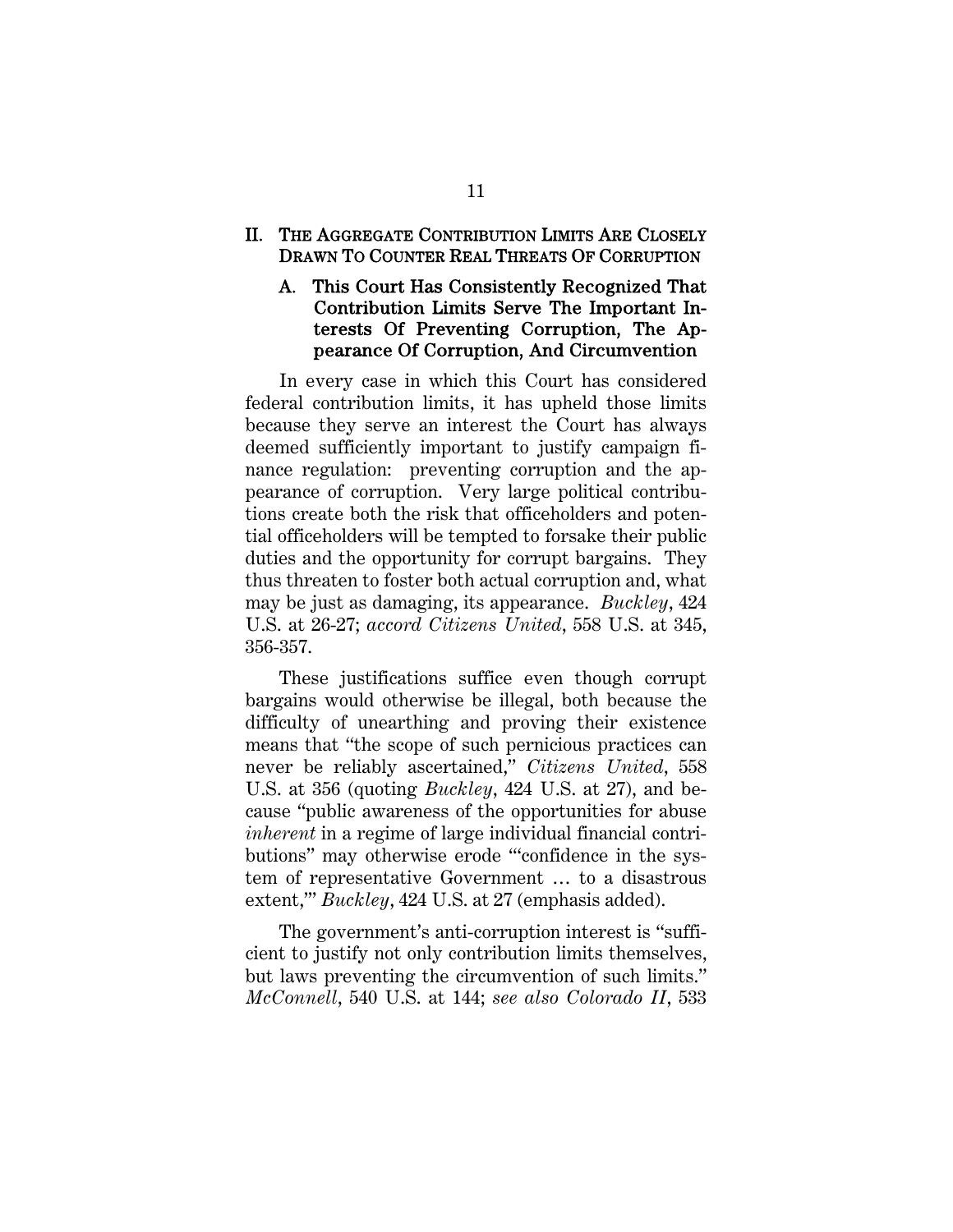U.S. at 456 ("[A]ll members of the Court agree that circumvention is a valid theory of corruption."). Thus, *Buckley* upheld an aggregate contribution limit because it prevented donors from circumventing the base limits and "contribut[ing] massive amounts of money to a particular candidate through the use of unearmarked contributions to political committees likely to contribute to that candidate, or huge contributions to the candidate's political party." 424 U.S. at 38. "The limited, additional restriction on associational freedom imposed by the overall ceiling [was] thus no more than a corollary of the basic individual contribution limitation that we have found to be constitutionally valid." *Id*.

#### B. Aggregate Contribution Limits Prevent Fundraising Practices That Carry Inherent Risks Of Corruption And Circumvention

The aggregate contribution limits at issue here are likewise constitutional because they prevent a variety of fundraising practices that raise the precise concerns this Court has previously held to justify contribution limits.

1. Absent aggregate contribution limits, candidates and officeholders would be permitted to solicit massive donations to their parties and fellow candidates, explicitly and directly from their donors. Candidates and officeholders are allowed to solicit any contributions that "are subject to the limitations, prohibitions, and reporting requirements of" the Federal Election Campaign Act of 1971 (FECA), 2 U.S.C. §§ 431 *et seq.* 2 U.S.C. § 441i(e)(1)(A). And candidates and parties often create joint fundraising committees to receive combined contributions from a single donor to be allocated, up to the applicable per-contribution limits for the relevant election cycles, to as many national,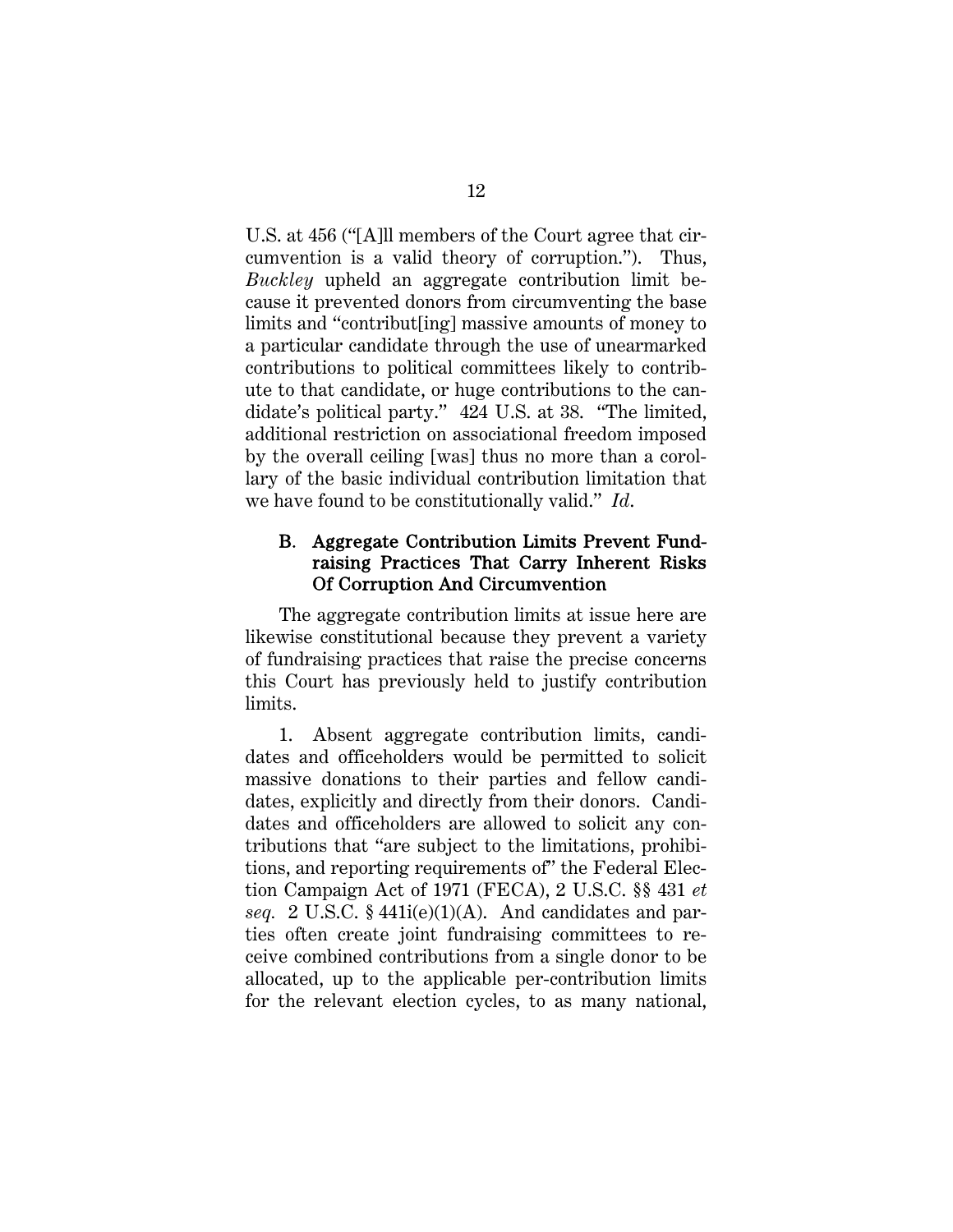state, and local party committees and candidates as possible. Without aggregate limits, such practices would easily allow candidates and officeholders to solicit and receive contributions that substantially exceed \$1 million.

- Congressional leaders could form a joint fundraising committee soliciting the maximum contributions per cycle for their two national party campaign committees<sup>4</sup> (\$64,800 each, for a total of \$129,600), as well as the maximum per-cycle contributions for 435 House and 33 Senate candidates (\$5,200 each, for a total of \$2,433,600). The committee could solicit and receive amounts totaling \$2,563,200 from a single donor. $5$
- A party's national leaders could join forces to solicit the maximum contributions per cycle for all three national party committees (\$64,800 each, for a total of \$194,400), all state party committees (\$20,000 each, for a total of \$1,000,000), and the party's presidential candidate and each of its House and Senate candidates (\$5,200 each, for a total of \$2,438,800). The grand total: \$3,633,200.
- Presidential candidates (or candidates for other federal offices) and their parties could solicit the maximum contributions per cycle for their

 $\overline{4}$ <sup>4</sup> Those committees are the National Republican Senatorial Committee and the National Republican Congressional Committee, and the Democratic Senatorial Campaign Committee and the Democratic Congressional Campaign Committee.

<sup>&</sup>lt;sup>5</sup> Current contribution limits are collected in the government's brief (at 9-10).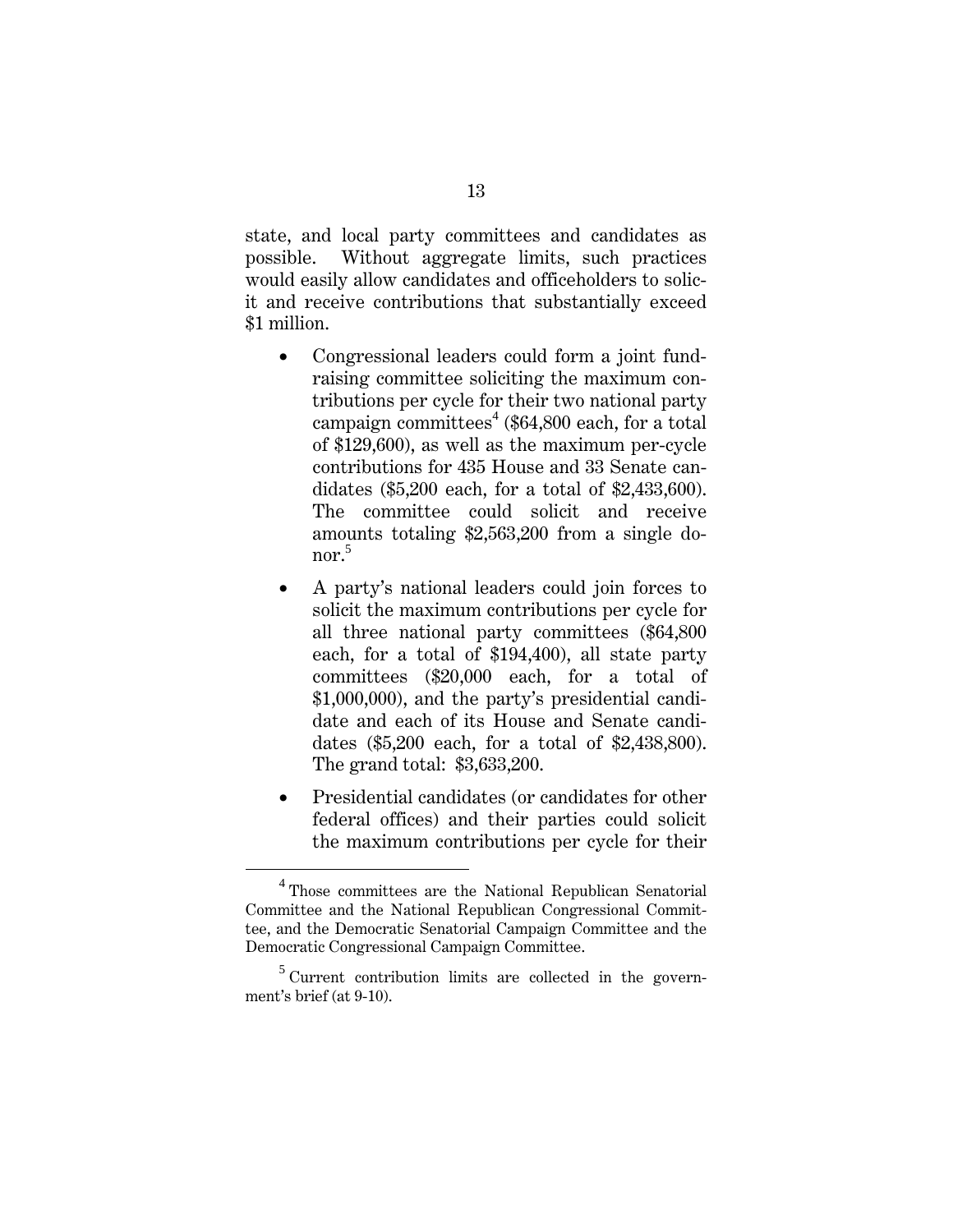own campaign committees (\$5,200), plus the maximum for the national party committees (\$64,800 each, for a total of \$194,400), plus the maximum for state party committees (\$20,000 each, for a total of \$1,000,000). The total amount such a candidate or committee could solicit from a single donor would be \$1,199,600.

As this Court recognized in *McConnell*, the prospect of candidates soliciting and receiving multimillion dollar checks from donors creates both the risk of corruption and the appearance of corruption. To be sure, these funds might not all be expended directly on the candidate's own campaign. But this Court has not required a direct financial benefit to the candidate's own campaign committee to recognize the potential for corruption or its appearance when a contributor makes a large donation at a candidate's request. It is enough that the contribution benefits the party and its candidates, directly satisfying the request. Thus, in *McConnell*, seven Justices held that solicitation of very large contributions for national parties presented corruption concerns regardless of how those contributions were ultimately used. As the majority observed:

Large … donations [to parties or other organizations] at a candidate's or officeholder's behest give rise to all of the same corruption concerns posed by contributions made directly to the candidate or officeholder. Though the candidate may not ultimately control how the funds are spent, the value of the donation to the candidate or officeholder is evident from the fact of the solicitation itself.

*McConnell*, 540 U.S. at 182. Justice Kennedy, joined by Chief Justice Rehnquist, agreed, explaining that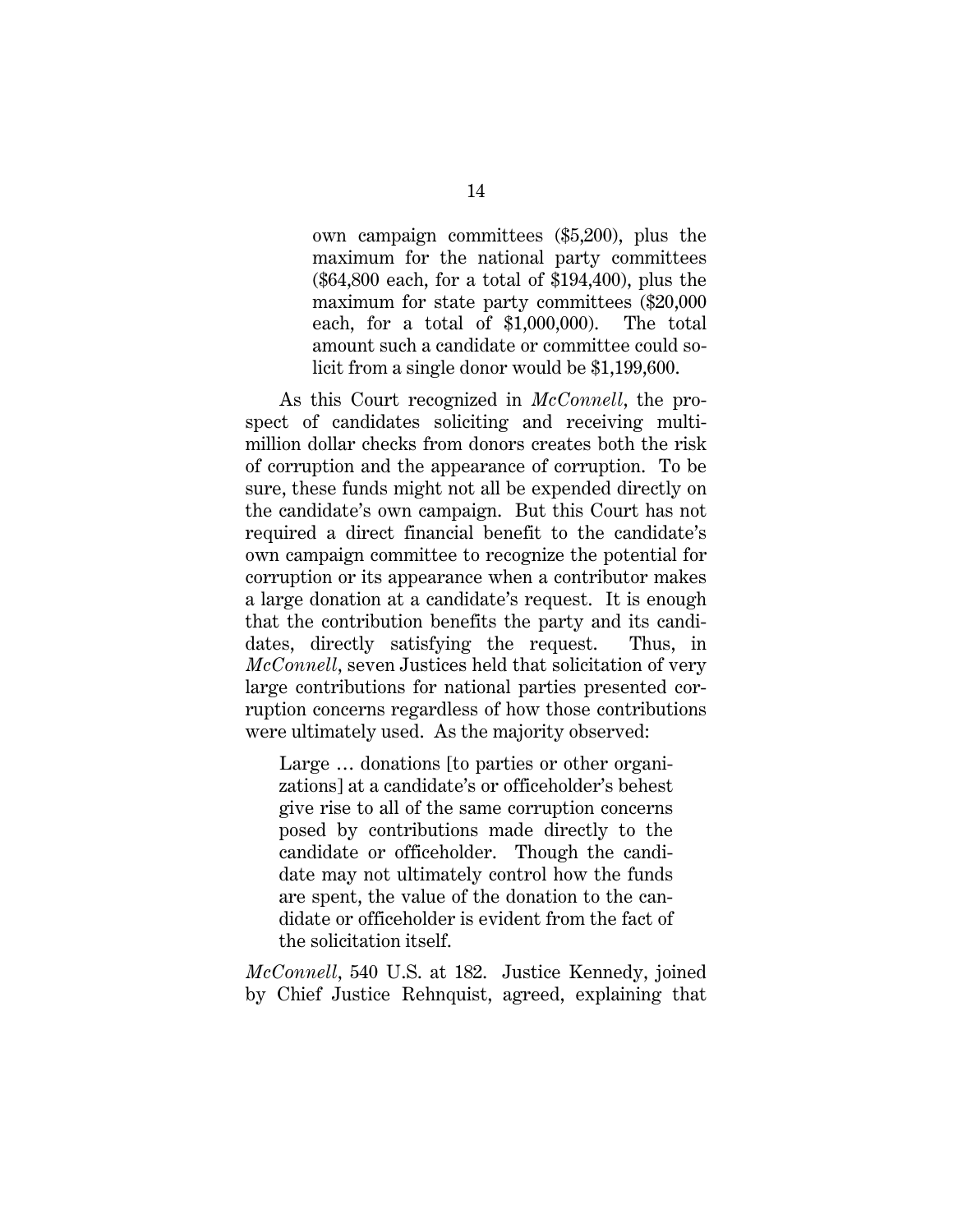"regulation of a candidate's solicitation of funds" "furthers a constitutionally sufficient" anti-corruption interest, even "if the funds are given to another," because "[t]he making of a solicited gift is a *quid* both to the recipient of the money and to the one who solicits the payment (by granting his request)." *Id.* at 308 (Kennedy, J., concurring in judgment in part and dissenting in part). Thus, limiting the amounts candidates may raise for their parties, as well as other party candidates and organizations, "satisfies *Buckley*'s anticorruption rationale and the First Amendment's guarantee." *Id.*

*McConnell* also recognized more generally that "large … contributions to national parties are likely to create actual or apparent indebtedness on the part of federal officeholders, regardless of how those funds are ultimately used." 540 U.S. at 155. That candidates and officeholders may be obligated by contributions to their party, or to other candidates, is not surprising. "The national committees of the two major parties are both run by, and largely composed of, federal officeholders and candidates." *Id.* Those officeholders are tasked in significant part with raising money for the party and its candidates, and their future prospects for leadership posts and even electoral success are influenced by how well they perform that role. *Cf. id.* at 156 (citing evidence that "'political parties[] control the resources crucial to subsequent electoral success and legislative power'" and that "officeholders' reelection prospects are significantly influenced by attitudes of party leadership"). The electoral successes of the candidate's party, moreover, dictate whether the candidate, if elected, will serve in the majority or the minority in Congress. Such officeholders therefore stand to benefit from contributions to the party both directly, through party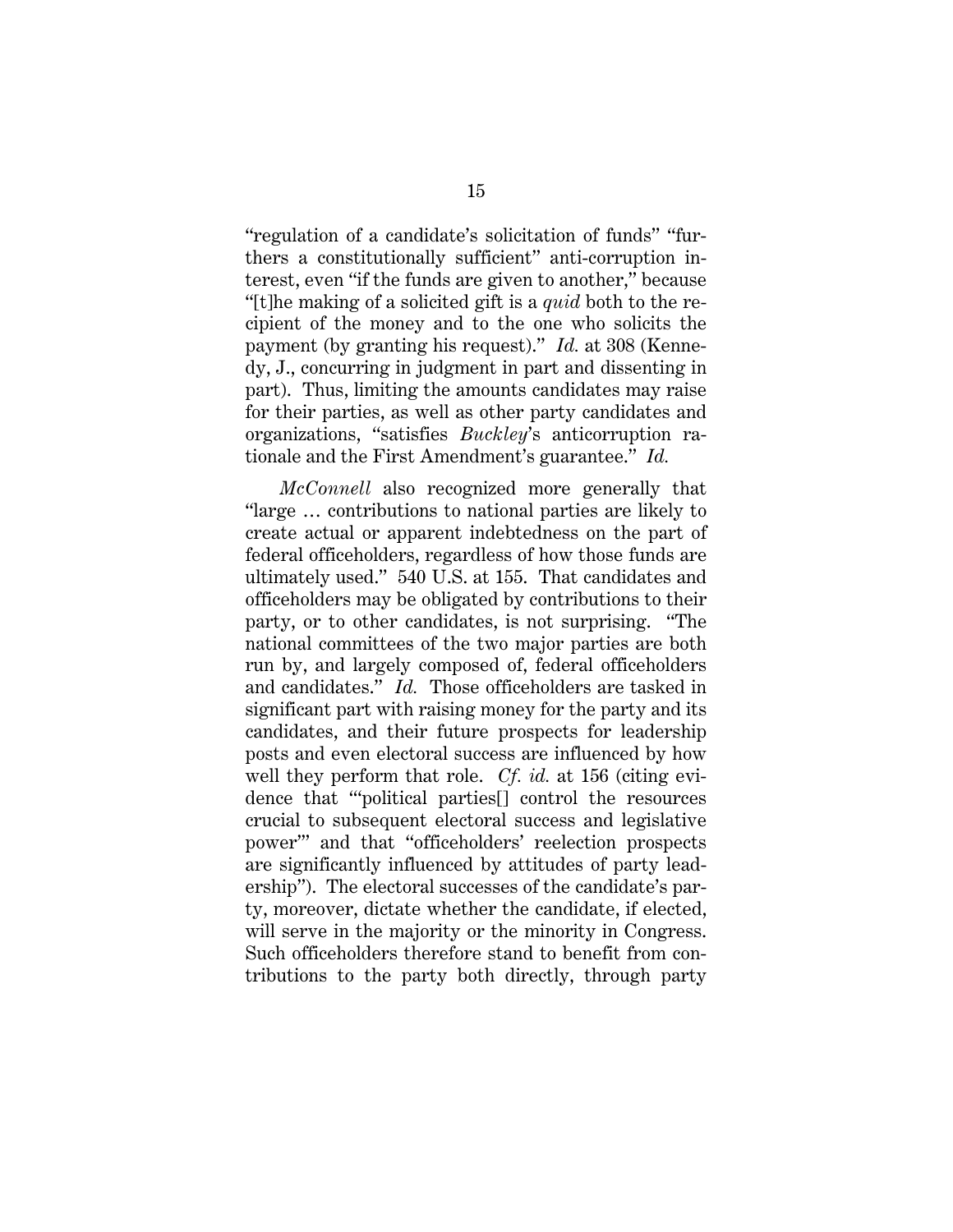spending, and indirectly, through their success at fundraising for and electing other candidates.

Eliminating FECA's aggregate limits on party and candidate contributions would effectively negate the interests served by the soft-money solicitation ban upheld in *McConnell* by once again allowing candidates and officeholders to seek extremely large contributions to benefit themselves, their parties, and their political allies. Past experience provides every reason to believe that parties and candidates would take advantage of this opportunity. During the soft-money period, when limits on contributions to political parties were bypassed through contributions not covered by FECA (because they were supposedly not for federal election purposes), the parties and their officeholders established joint fundraising committees to solicit FECAlimited contributions to the candidates together with limited hard-money or unlimited soft-money contributions to party committees. In the 2000 elections, the last in which soft-money contributions to the national parties were permitted, individual contributors made more than 500 soft-money contributions to Democratic or Republican party committees of at least \$100,000.<sup>6</sup> Several made contributions of at least \$1 million. The number of possible large donors today, and the amounts they would be willing to contribute, would undoubtedly be even higher, and if the parties and their candidates were once more permitted to tap them for amounts ex-

<sup>6</sup>  $6$  The figures cited in the paragraph accompanying this footnote and the two that follow were compiled by the Center for Responsive Politics from FEC disclosure data. *See* Center for Responsive Politics, *McCutcheon vs FEC*, http://www.opensecrets. org/overview/mccutcheon.php (last visited July 24, 2013).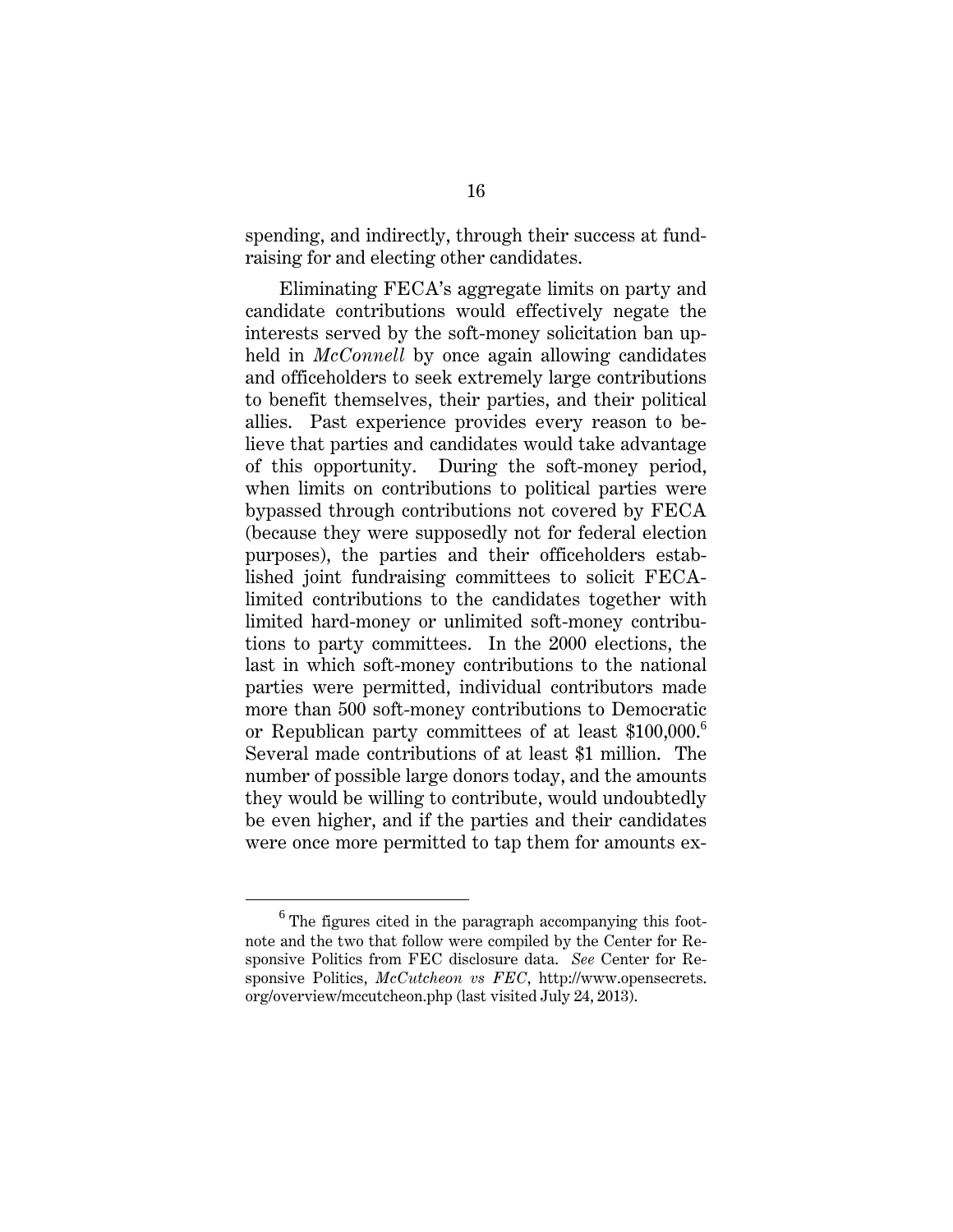ceeding the current aggregate limits, they would certainly do so.

This conclusion is confirmed by the fact that parties and candidates have continued to operate joint fundraising committees up to the limits permitted by the soft-money ban and FECA's aggregate limits. Thus, in the 2012 presidential elections, both major-party presidential candidates operated joint fundraising committees called, respectively, the Obama Victory Fund and Romney Victory, which sought both contributions to the candidates' campaign committees and the maximum contributions to party committees permissible under the applicable aggregate limits (\$70,800 for the 2012 election cycle). Hundreds of donors responded: 721 donors made maximum party contributions through Romney Victory, while 536 hit the party aggregate caps through the Obama Victory Fund. If the presidential candidates had been able to ask for contributions exceeding half a million dollars per year for all party committees in conjunction with their own campaign committees—as they would have absent aggregate limits—they would undoubtedly have done so. And donors would almost certainly have responded with six-figure contributions.<sup>7</sup>

 $\overline{7}$  $\frac{7}{1}$  Such joint fundraising committees are not limited to presidential candidates. For example, House Speaker John Boehner operates "a joint fundraising committee composed of Friends of John Boehner …, the National Republican Congressional Committee …, THE FREEDOM PROJECT … and the Ohio Republican Party State Central & Executive Committee," which accepts donations from individuals of more than *ten times* the maximum contribution an individual could make to the candidate directly. Team Boehner, *Contribute*, https://www.geticontribute.com/teamboehner (last visited July 24, 2013).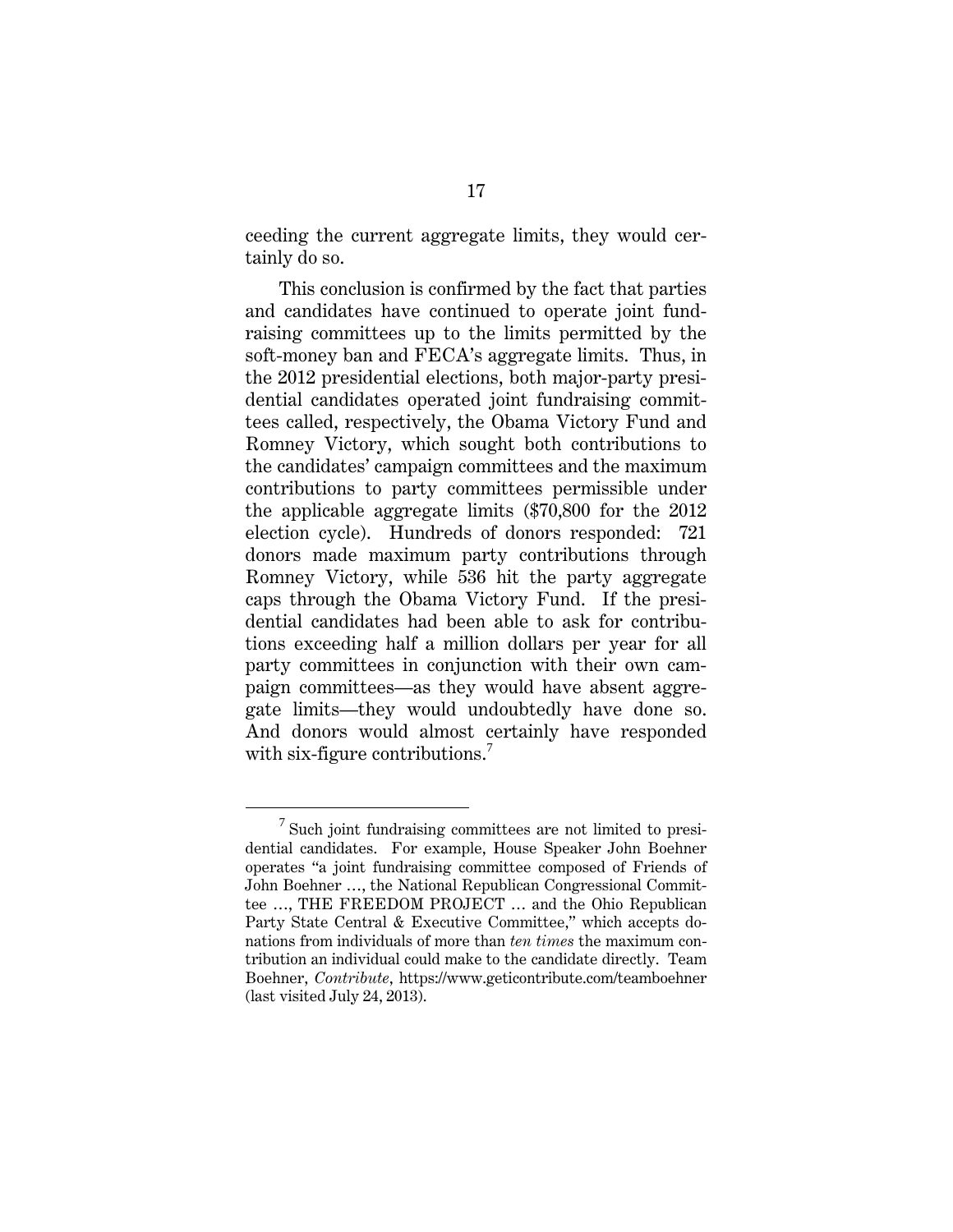All told, more than 1,700 donors gave the maximum permitted amount to committees of the major parties in the 2012 election cycle, accounting for well over \$100 million in contributions.<sup>8</sup> Almost 600 reached the aggregate limit on contributions to federal candidates. These figures indicate the extent to which the existing limits provide scope for substantial contributions by those who are in a position to, and choose to, make them. But they also starkly reveal the potential for candidates and officeholders to solicit far larger contributions if allowed to do so.

2. For the reasons described above, the government has a strong anti-corruption interest in preventing the massive combined contributions that would occur absent aggregate limits, even where those funds were not ultimately spent directly to support a targeted candidate. But, in practice, it is likely that parties and candidates *would* find ways to ensure that large contributions were spent on behalf of those candidates the contributors sought to obligate, exacerbating the problem. Candidates, political parties, and their associated committees have substantial freedom to transfer funds to each other, and to spend them to support can-

 $\overline{a}$ 

Similarly, in 2010, California Senator Barbara Boxer operated a variety of joint fundraising committees, joining forces with the Democratic National Committee, the Democratic Senatorial Campaign Committee, the California Democratic Party, and other federal candidates to solicit amounts supporting her reelection that significantly exceeded the limit on direct contributions to her campaign committee. *See* Knott, *Politicians Create Record Number of Joint Fundraising Committees*, Roll Call (Sept. 17, 2010), http://www.rollcall.com/news/-49934-1.html?pg=1.

<sup>&</sup>lt;sup>8</sup> This number includes donors who gave through the presidential candidates' joint fundraising committees as well as others who did not.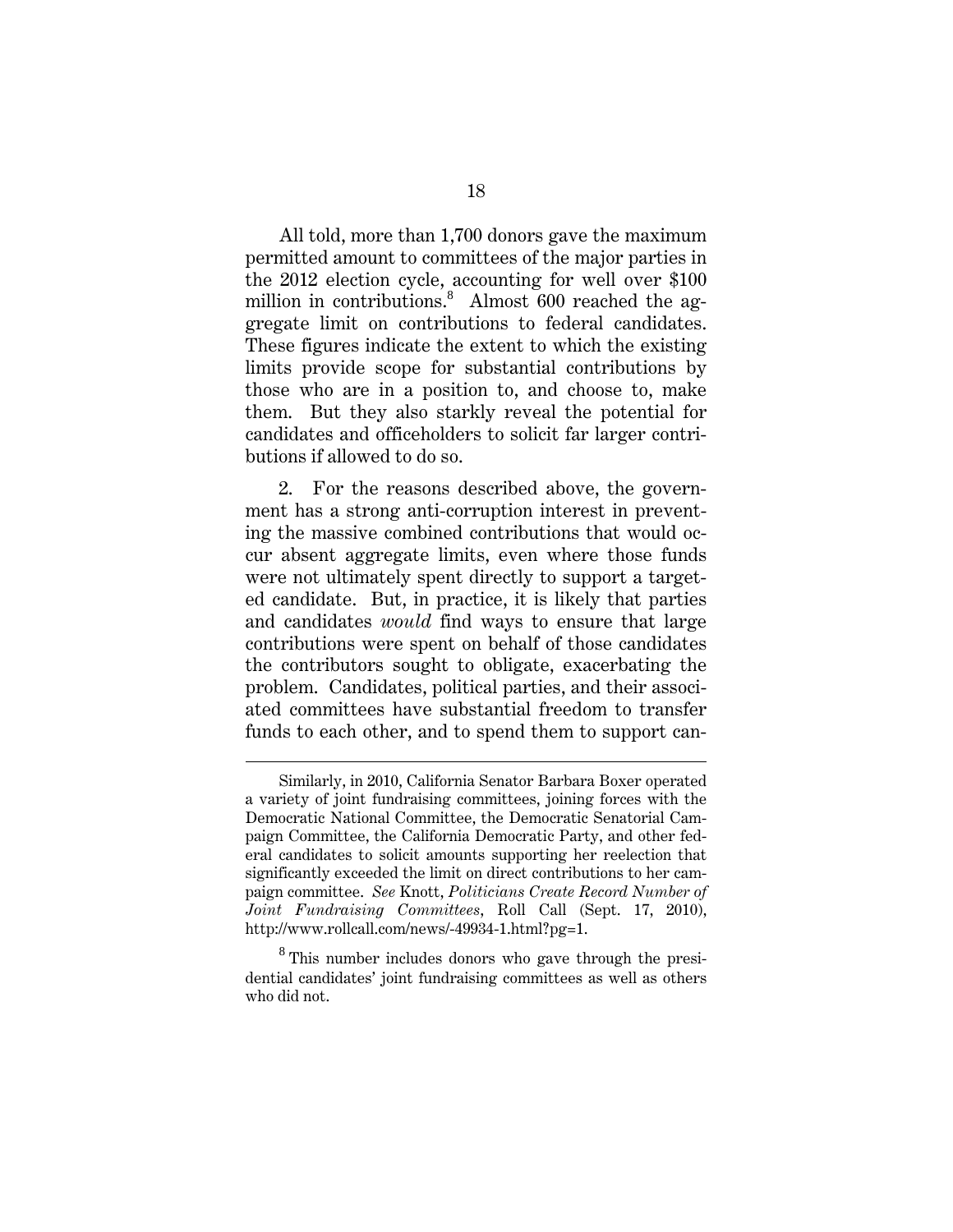didates of their choosing, making it possible to target contributions and to circumvent the base limits on contributions to candidates.

This potential for corruption and its appearance exists because federal campaign finance law quite appropriately recognizes the important role of political parties in our system and fosters their relationship with their candidates. Ironically, when the current aggregate limits that appellants target were established in the Bipartisan Campaign Reform Act of 2002 (BCRA), Pub. L. No. 107-155, 116 Stat. 81, they reflected substantial *increases* designed to ensure that although parties would henceforth be limited to "hard-money" contributions (i.e., those subject to FECA's limits), the parties' fundraising and their relationship to their candidates would not be handicapped. Prior to BCRA's enactment, contributions to national party committees were limited to \$20,000 per year, subject to the \$25,000 aggregate limit that had remained unchanged since the time of *Buckley*. BCRA significantly increased the limits on contributions to each national party committee and provided for the first time that they would be indexed for inflation. BCRA also substantially increased the overall aggregate limit, indexed it to inflation, and created sub-aggregate limits within it so that contributions to candidates and parties no longer applied toward the same limit.

In addition to benefiting from these very high contribution limits, the political parties have the freedom to transfer *unlimited* amounts of the funds they raise among their national, state, and local party committees. 2 U.S.C. § 441a(a)(4). Thus, the parties may divide and direct their financial resources as they see fit. Party committees may make substantial expenditures of the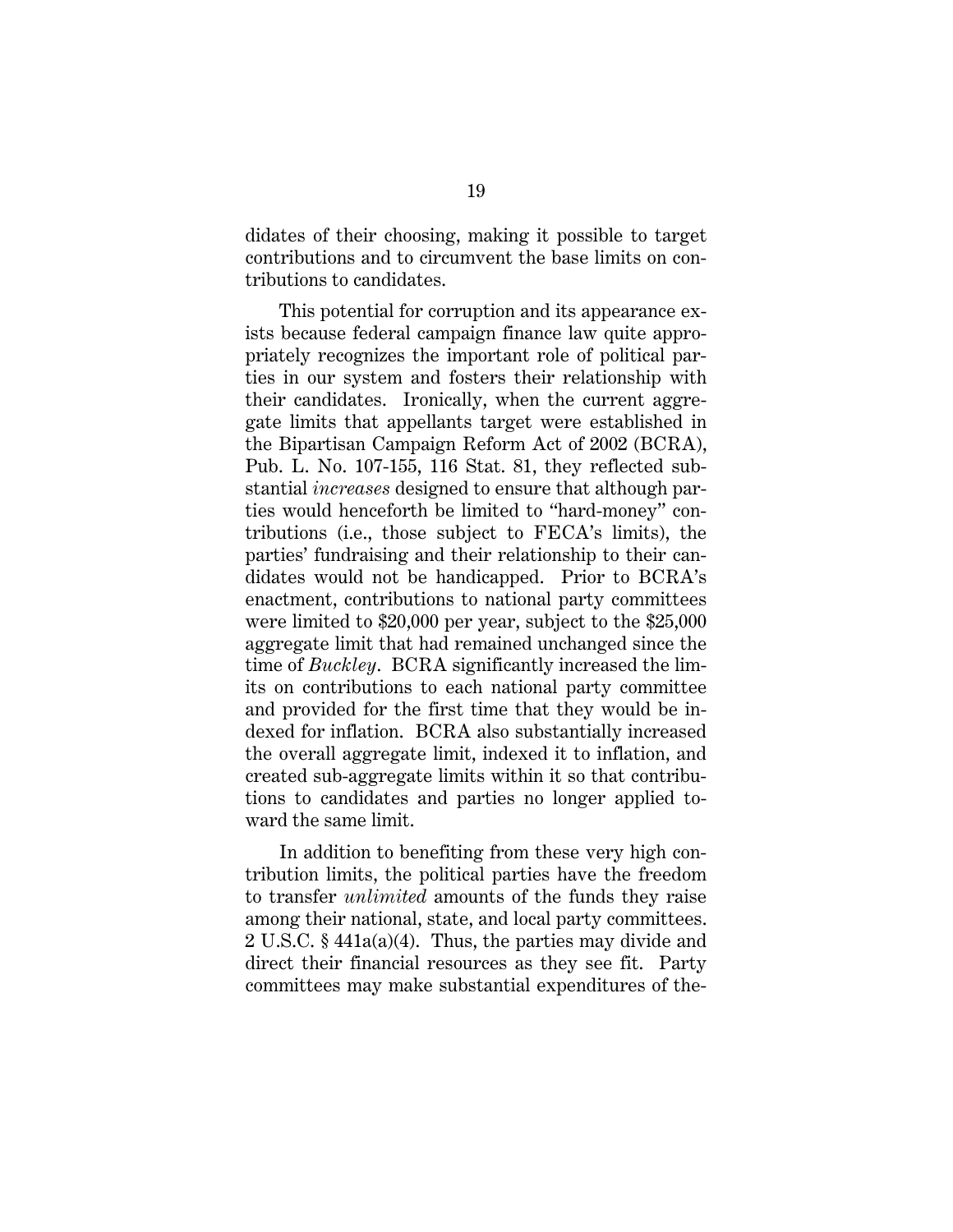se funds in coordination with their candidates—from just below \$100,000 to over \$2.5 million for Senate candidates (depending on the population of the state), nearly \$50,000 for most candidates for the House of Representatives,<sup>9</sup> and well over \$20 million for candidates for the Presidency.<sup>10</sup> In addition, the parties may make *unlimited* non-coordinated expenditures in support of their candidates. *See McConnell*, 540 U.S. at 213-219 (invalidating BCRA provision that required parties to choose between engaging in limited coordinated spending and unlimited coordinated spending); *see also Colorado Republican Fed. Campaign Comm.* v. *FEC*, 518 U.S. 604 (1996) (*Colorado I*) (holding that First Amendment prohibits restriction on parties' noncoordinated spending). Candidates may also contribute funds from their own campaign committees to other candidates (subject to FECA contribution limits, *see* 2 U.S.C. § 432(e)(3)(B)), and they may make *unlimited* transfers of their campaign committee funds to national and state party committees, which can then use them to

 $\frac{1}{9}$  $^{9}$  A higher limit, equal to that of the limit applicable to Senate candidates in the least populous states, applies for House candidates who campaign statewide in those same states because they have only one United States Representative.

<sup>10</sup> *See* FEC, *2013 Coordinated Party Expenditure Limits*, http://www.fec.gov/info/charts\_441ad\_2013.shtml (last visited July 24, 2013); FEC, *2012 Coordinated Party Expenditure Limits*, http://www.fec.gov/info/charts\_441ad\_2012.shtml (last visited July 24, 2013). The limits on coordinated spending for House and Senate races apply separately to the national party committees and state party committees in the relevant state. A state party committee can assign its spending right to the national party committee, or vice versa, thereby doubling the coordinated spending by the party committee. *See* 11 C.F.R. § 109.33.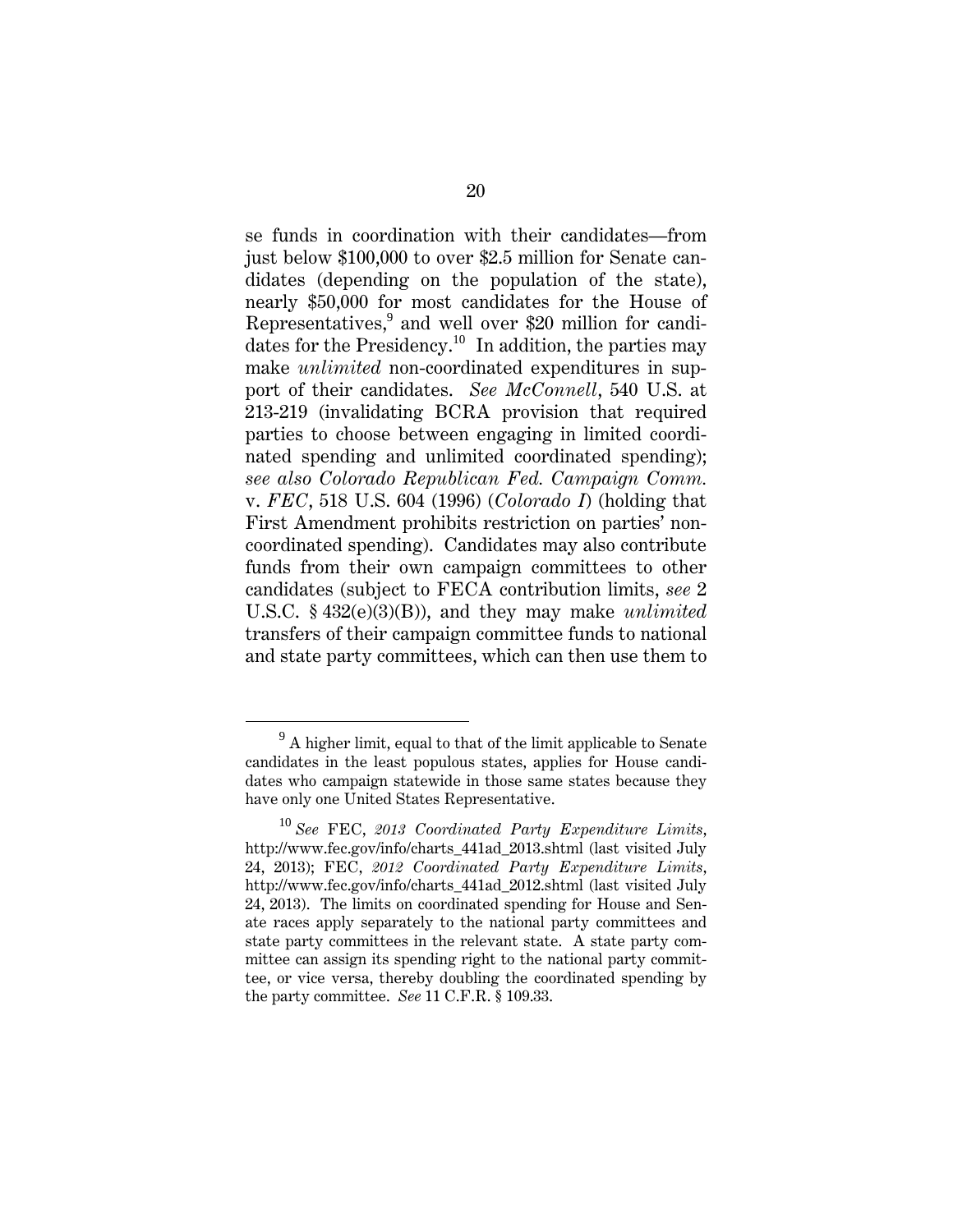support other party candidates through coordinated or non-coordinated expenditures.

These features of our campaign finance laws, as enacted by Congress and interpreted and limited by this Court, reflect the central importance of political parties to our country's electoral process. As this Court has stated:

The formation of national political parties was almost concurrent with the formation of the Republic itself. Consistent with this tradition, the Court has recognized that the First Amendment protects "the freedom to join together in furtherance of common political beliefs[.]"

*California Democratic Party* v. *Jones*, 530 U.S. 567, 574 (2000) (citation omitted) (quoting *Tashjian* v. *Republican Party of Conn.*, 479 U.S. 208, 214 (1986)). By permitting the parties, their leaders, and their candidates to work together to wage effective political campaigns, the campaign finance laws foster these important interests. And by allowing candidates and officeholders to participate in the work of their parties by soliciting lawful contributions for other candidates and party organizations subject to applicable limits, the laws avoid unduly circumscribing First Amendment rights. *See McConnell*, 540 U.S. at 314 (Kennedy, J., concurring in judgment in part and dissenting in part) ("These provisions help ensure that the law is narrowly tailored to satisfy First Amendment requirements.").

At the same time, the close relationships among the parties and their candidates and officeholders, together with the features of the campaign finance laws described above, create obvious potential means for fostering corruption and its appearance. As this Court has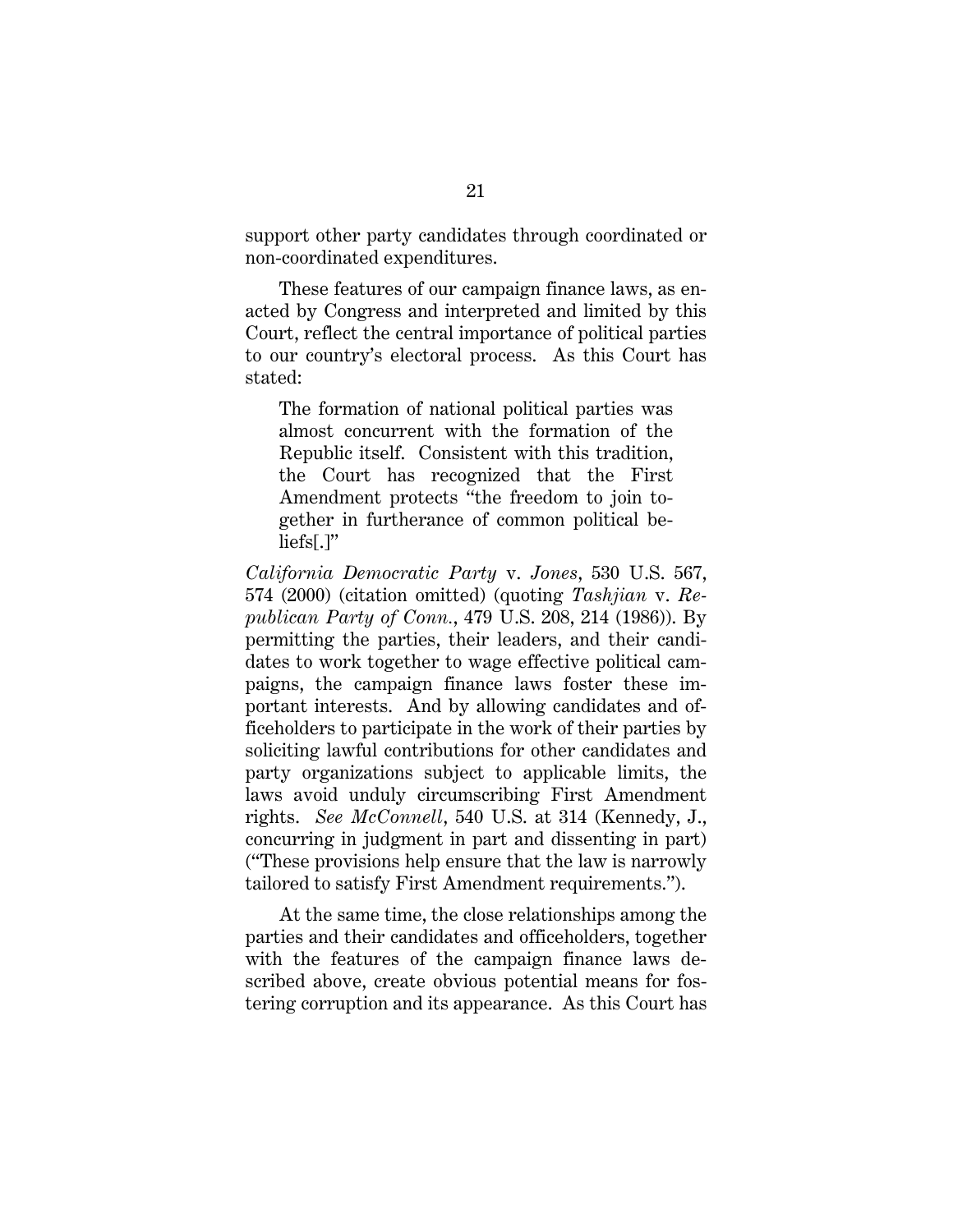recognized, political parties, in addition to their many positive functions in fostering an effective and competitive representative democracy, may also serve as "agents for spending on behalf of those who seek to produce obligated officeholders" and "conduits for contributions meant to place candidates under obligation." *Colorado II*, 533 U.S. at 452.

*McConnell*, upholding the ban on party soft-money contributions that was recently summarily reaffirmed by this Court in *Republican National Committee*, 130 S. Ct. 3544, explained:

The idea that large contributions to a national party can corrupt or, at the very least, create the appearance of corruption of federal candidates and officeholders is neither novel nor implausible. For nearly 30 years, FECA has placed strict dollar limits and source restrictions on contributions that individuals and other entities can give to national, state, and local party committees for the purpose of influencing a federal election. The premise behind these restrictions has been, and continues to be, that contributions to a federal candidate's party in aid of that candidate's campaign threaten to create—no less than would a direct contribution to the candidate—a sense of obligation. This is particularly true of contributions to national parties, with which federal candidates and officeholders enjoy a special relationship and unity of interest.

540 U.S. at 144-145 (citation omitted).

These concerns led the *Buckley* Court to conclude that, absent aggregate contribution limits, large contributions to parties would threaten corruption of candi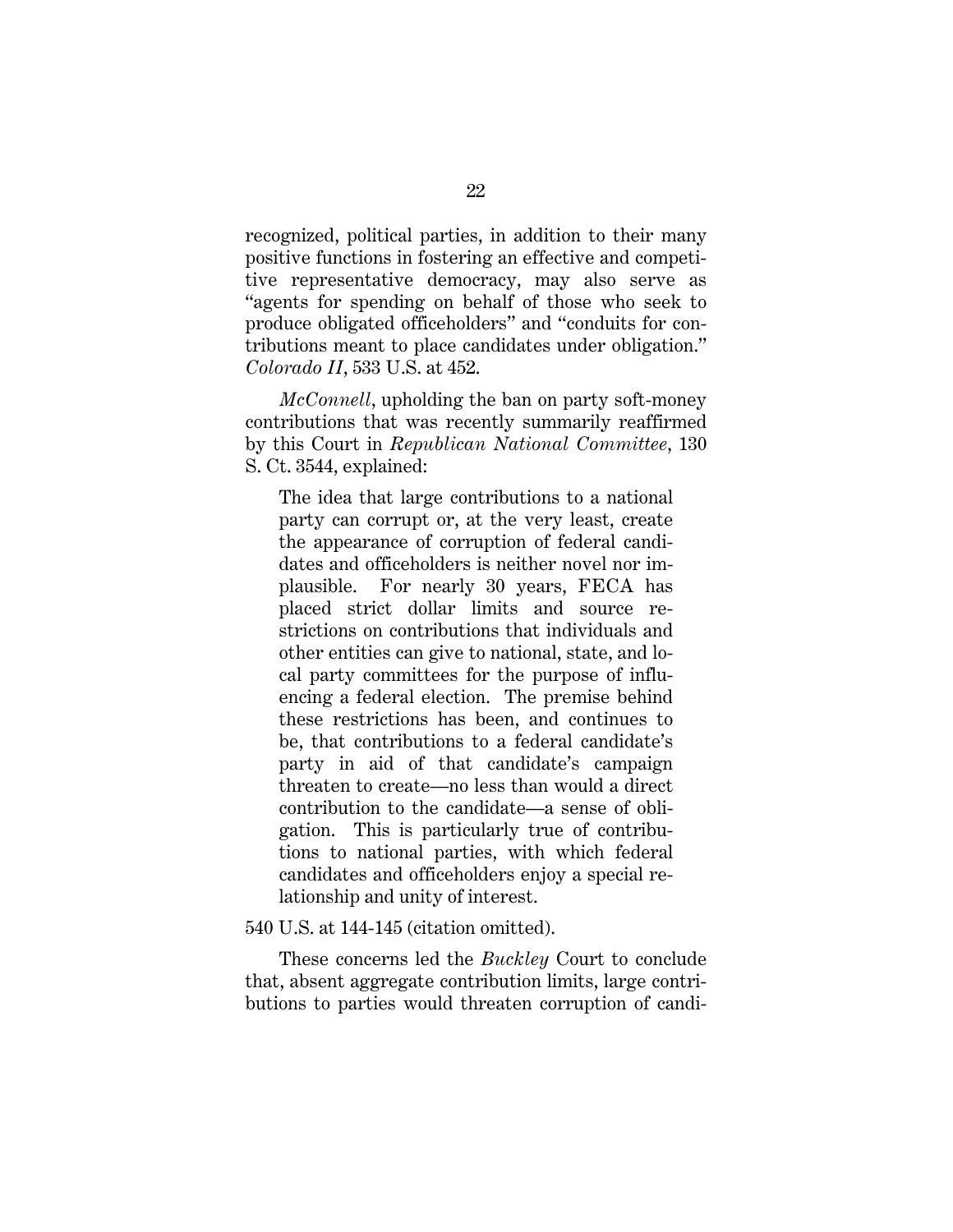dates. *Buckley*'s concerns are no less real today. Then, as now, a contribution to a party earmarked to benefit a particular candidate was treated as a contribution to that candidate, and was subject to the limit on individual contributions to that candidate. *See Buckley*, 424 U.S. at 24; 2 U.S.C. § 441a(a)(8). Nonetheless, the difficulty of policing against tacit understandings that a large party contribution would be spent to support a particular candidate led the Court to conclude that large, "*unearmarked*" contributions created a sufficient threat of corruption to justify the "modest" restriction imposed by aggregate limits. *Buckley*, 424 U.S. at 38 (emphasis added).

The Court in *Colorado II* similarly explained that the earmarking rule "would reach only the most clumsy attempts to pass contributions through to candidates." 533 U.S. at 462. The prospect that large donations to parties may be targeted to benefit particular candidates is fostered not only by the parties' ability to transfer funds between committees at will and spend it to support their candidates, but also by the reality of "actual political conditions":

Donations are made to a party by contributors who favor the party's candidates in races that affect them; donors are (of course) permitted to express their views and preferences to party officials; and the party is permitted (as we have held it must be) to spend money in its own right. When this is the environment for contributions going into a general party treasury, and candidate-fundraisers are rewarded with something less obvious than dollar-for-dollar pass-throughs (distributed through contributions and party spending), circumvention [of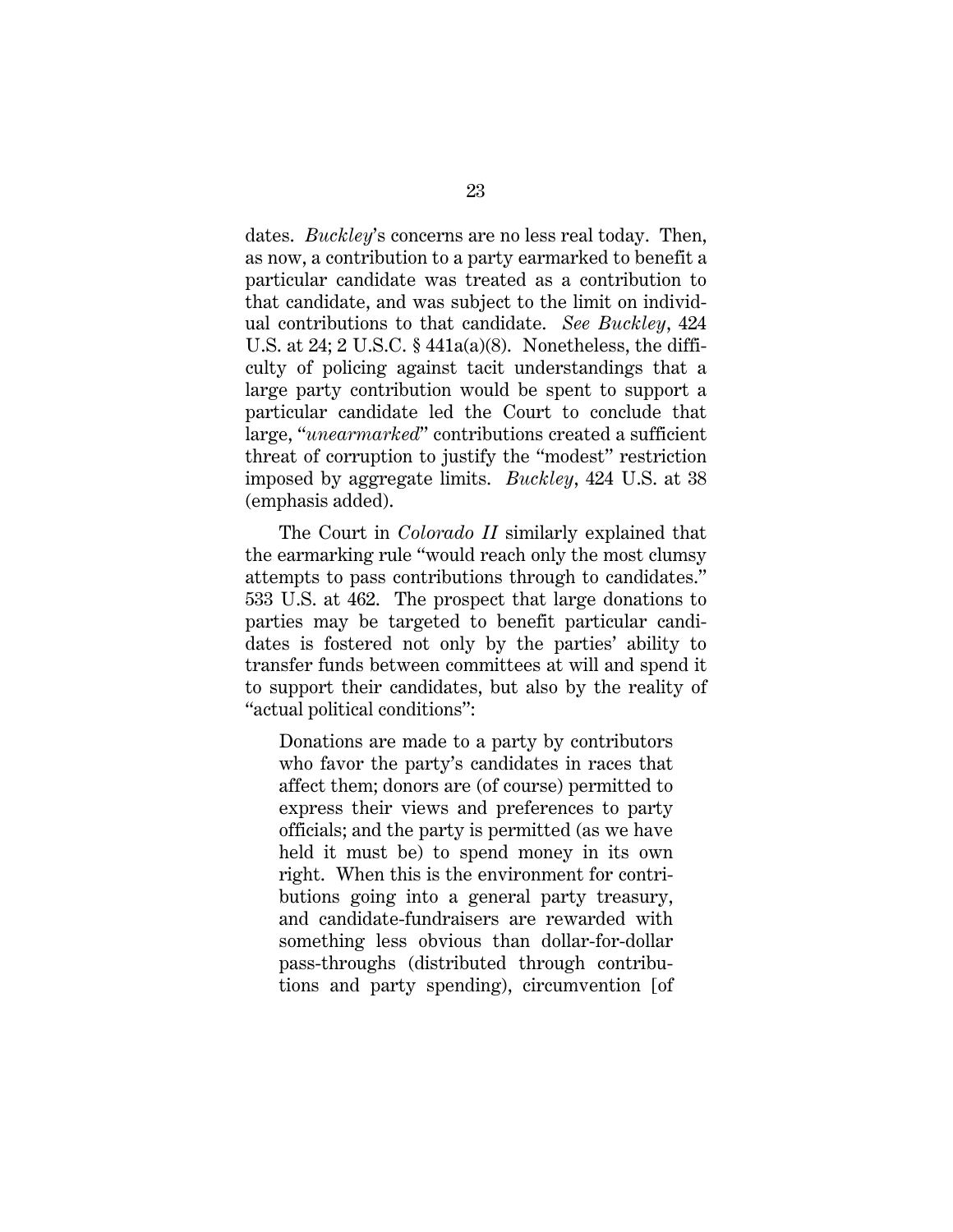contribution limits] is obviously very hard to trace.

#### *Id.*

Past experience provides ample evidence that candidates and party committees at both the national and state levels will work together to ensure that funds are spent for the donor's targeted purposes. In *Colorado II*, this Court cited evidence that "[d]onors give to the party with the tacit understanding that the favored candidate will benefit," and indeed that "the frequency of the practice and the volume of money involved" necessitated an "informal bookkeeping" system for tracking desired beneficiaries, known as "tallying." 533 U.S. at 458, 459. The *McConnell* Court likewise concluded that donors often made large donations to parties accompanied by requests that they be "credited to particular candidates, and the parties obliged, irrespective of whether the funds were hard or soft." 540 U.S. at 146.

Moreover, as discussed above, "[n]ational party committees often teamed with individual candidates' campaign committees to create joint fundraising committees, which enabled the candidates to take advantage of the party's higher contribution limits while still allowing donors to give to their preferred candidate." *McConnell*, 540 U.S. at 93. And "national parties often made substantial transfers of soft money to 'state and local political parties … that in fact ultimately benefit[ed] federal candidates because the funds for all practical purposes remain[ed] under the control of the national committees.'" *Id.* at 131. In short, there is every reason to think that if contributors are permitted to give a large *aggregate* amount to multiple party committees and candidates, they will be able to direct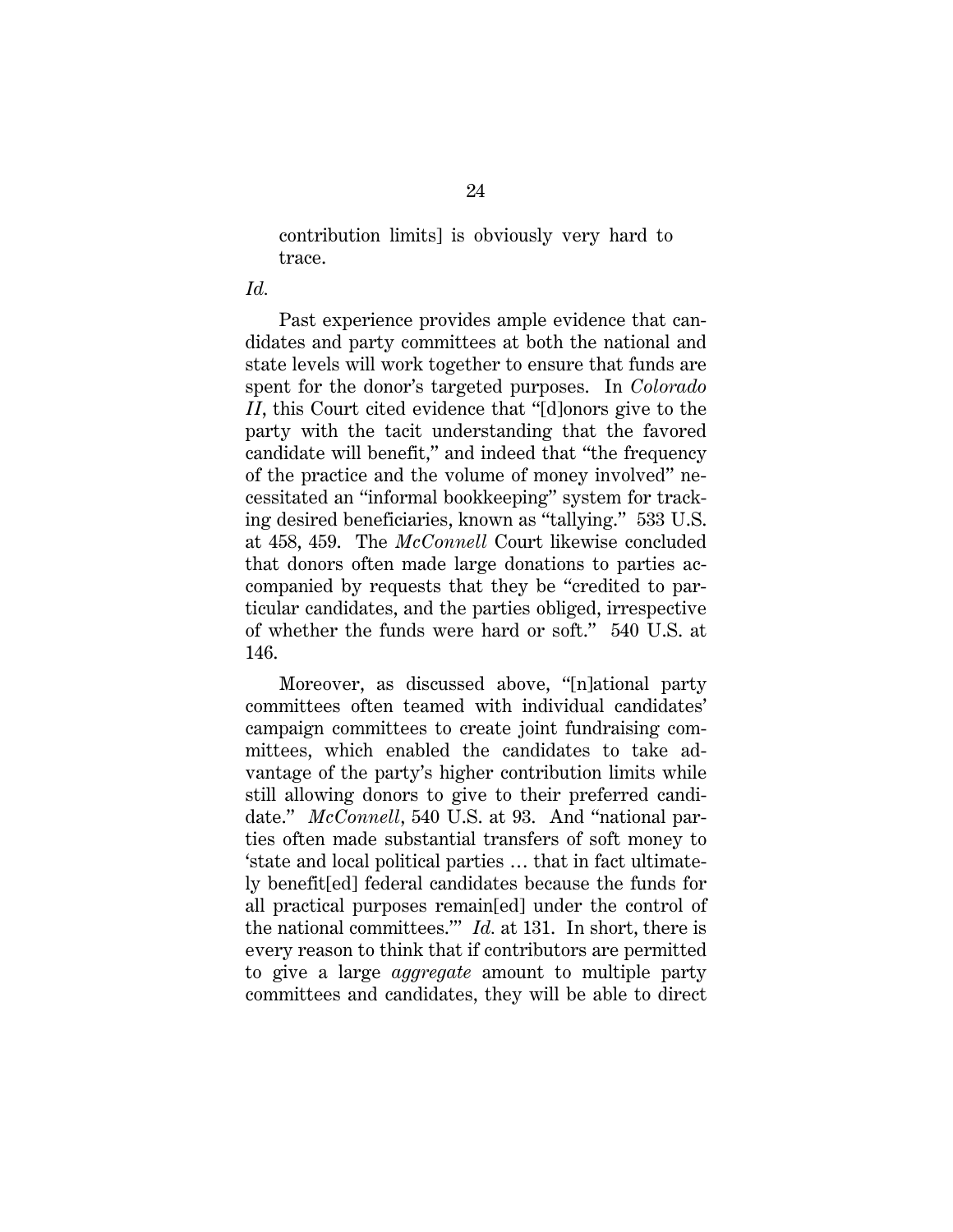those funds to the benefit of specific candidates and officeholders they wish to obligate, circumventing base limits and creating the potential for both corruption and its appearance.

3. Appellants contend that the aggregate limits no longer serve an anti-corruption purpose because the limits on contributions to individual party committees—which appellants do not challenge here—now preclude "huge" contributions. *See* McCutcheon Br. 40- 43; RNC Br. 19-24. But absent the aggregate limits challenged here, a contributor seeking to assist a single candidate could give a total of \$194,400 per election cycle to the three national party committees. The contributor could also directly contribute an additional \$5,200 per election cycle to that candidate (assuming both a primary and general election campaign), for a combined total of nearly \$200,000.

Appellant RNC asserts (at 42) that such a contribution is not "huge," although it is almost four times the median annual income of U.S. households and exceeds the annual salaries of all members of the Senate and House of Representatives except the Speaker of the House.<sup>11</sup> Congress, having made the judgment that contributions of greater than \$5,200 posed a risk of corruption, could permissibly determine that contributions nearly 40 times larger to national party committees could similarly pose a risk of corruption. As this Court has recognized, it has ""no scalpel to probe' each possi-

<sup>11</sup> *See* U.S. Census Bureau, *State & County QuickFacts*, http://quickfacts.census.gov/qfd/states/00000.html (last visited July 25, 2013); Brudnick, Congressional Research Service, *Congressional Salaries and Allowances* 10 (2013), *available at* http://www. senate.gov/CRSReports/crs-publish.cfm?pid='0E%2C\*PL%5B%3 D%23P%20%20%0A.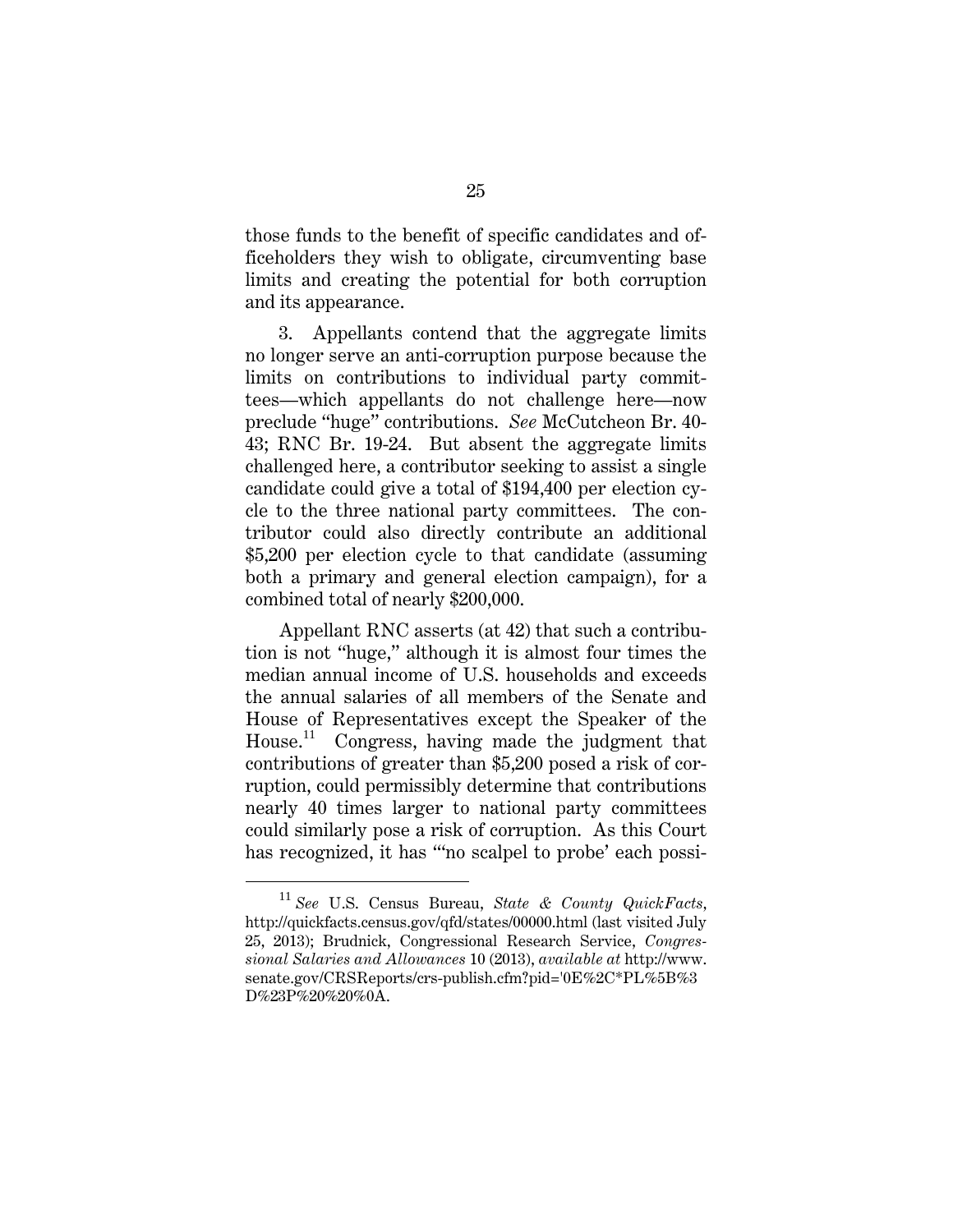ble contribution level" and "cannot determine with any degree of exactitude the precise restriction necessary to carry out the statute's legitimate objectives." *Randall*, 548 U.S. at 248 (opinion of Breyer, J.). Congress's judgment that the size of the national party contributions that would be allowed if the aggregate limits were lifted would pose a threat of corruption should not be overturned on the basis of a subjective judgment that \$200,000 is not "huge" enough.

Moreover, appellants do not dispute Congress's judgment that donations to national party committees above the base limit present a significant threat of corruption. But if a contribution to one national party committee exceeding \$64,800 per election cycle poses enough of a threat of corruption to justify setting the limit for contributions to the committee at that level, a significant *additional* contribution to another related national party committee that could immediately turn the money over to the first committee poses just as much of a threat. Because the national party committees are all instruments of a single political enterprise—the party—it makes perfect sense for the aggregate limit for all party committees to be very close to the level of the limit for a single party committee. A contribution to one committee is, functionally, little different from a contribution to all of them (or, put another way, to the "national party" as a unified entity).

In any event, focusing solely on the national party committees misses more than half the point of the aggregate limits on party and political committee contributions. Given appellants' position that the aggregate limits for both national and state party committees must stand or fall together, their insistence (RNC Br. 42 n.33) that this Court should disregard the effect of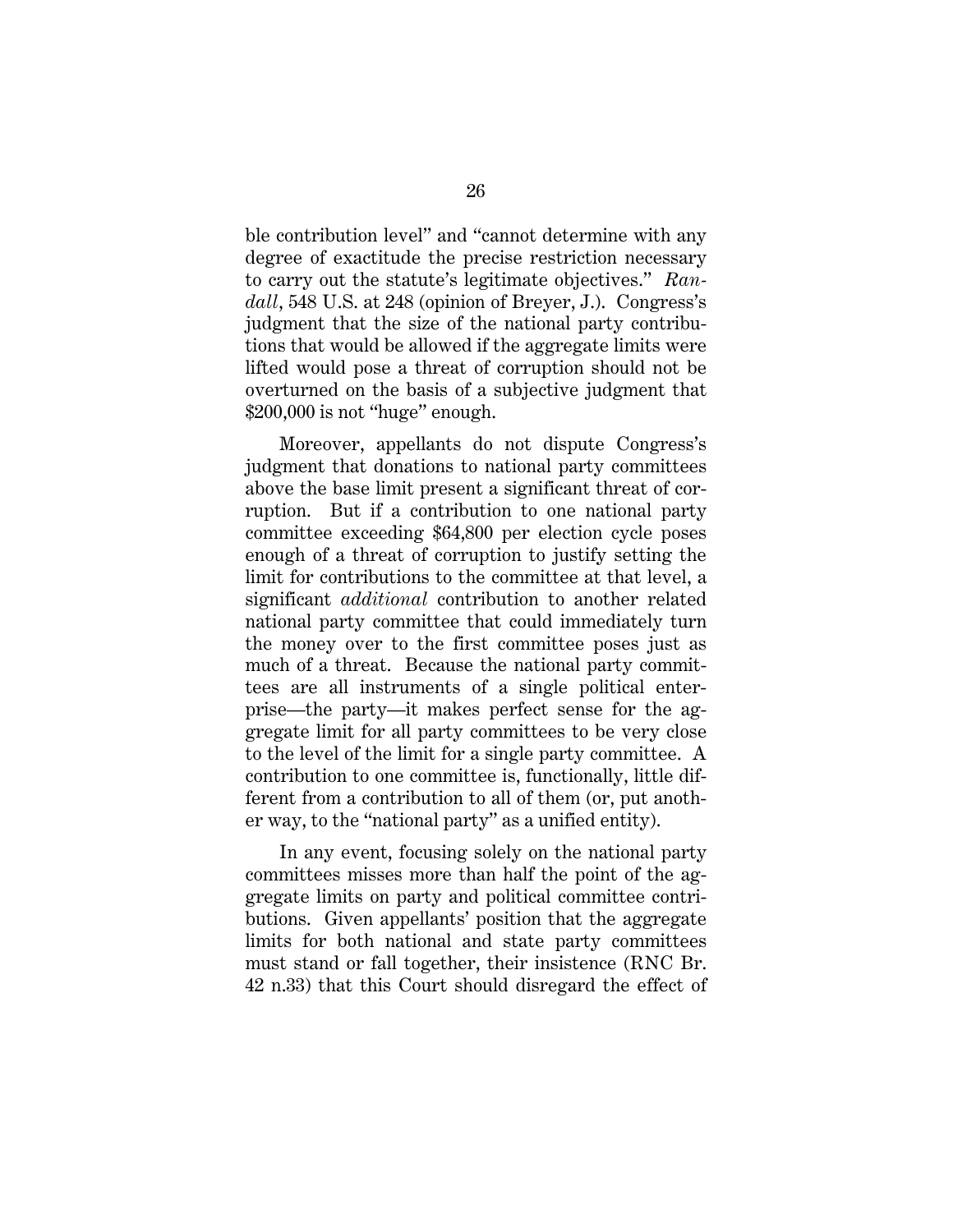abrogating aggregate limits on state as well as national party committees is nonsensical. Absent the aggregate limit, a contributor would be able to give the party of his or her favored candidate not only the \$194,400 per election cycle that would be allowed for the national party committees, but also another \$1,000,000 per election cycle for federal campaign purposes to all of the party's *state* committees. All of that money could then be rerouted by the party to a committee that would spend it to advance the prospects of a particular candidate. *Cf. McConnell*, 540 U.S. at 156 (explaining that national party effectively retained control over funds held by state party). Such a contribution would be "huge" by any realistic measure, and certainly large enough to pose what Congress could legitimately judge to be a threat of corruption.

4. Permitting the parties and their candidates to solicit and receive contributions of millions of dollars from individual donors would again foster the appearance that our officeholders and our government are for sale. That is the judgment Congress expressed in enacting aggregate limits, and the Court "must give weight to attempts by Congress to seek to dispel either the appearance or the reality of [improper] influences" as long as the remedies chosen by Congress "comply with the First Amendment." *Citizens United*, 558 U.S. at 361. Here, Congress has enacted remedies long recognized by this Court as complying with the First Amendment: limits on campaign contributions. Setting aside those carefully constructed limits, which respect the important interests of candidates and political parties as well as the critical need to prevent the corrupting influence of extremely large contributions, would indeed threaten to "cause the electorate to lose faith in our democracy." *Id*. at 360.